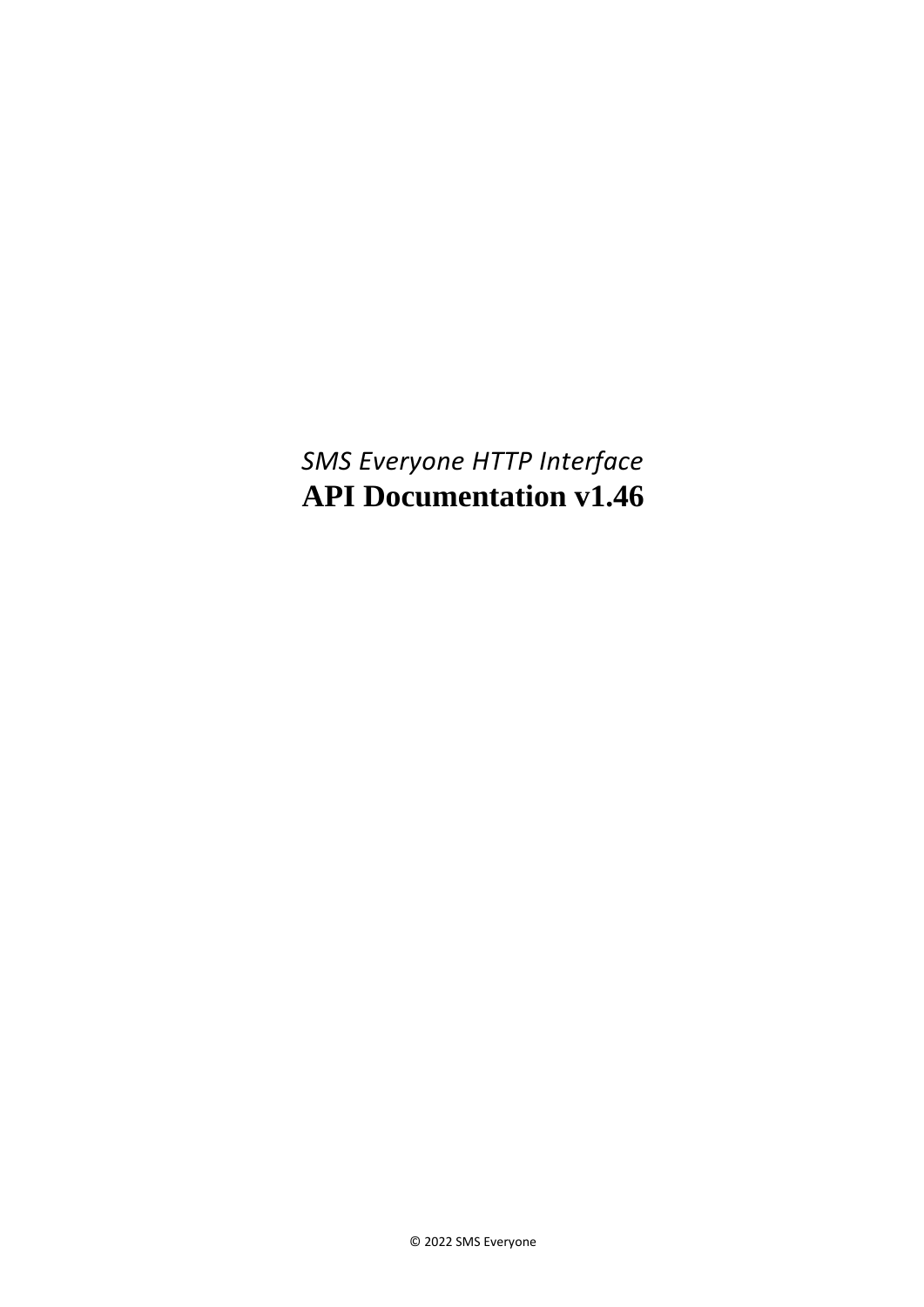# **Contents**

| Parameters for sending SMS and parameters we send you when receiving SMS on your web service  6 |  |
|-------------------------------------------------------------------------------------------------|--|
|                                                                                                 |  |
|                                                                                                 |  |
|                                                                                                 |  |
|                                                                                                 |  |
|                                                                                                 |  |
|                                                                                                 |  |
|                                                                                                 |  |
|                                                                                                 |  |
|                                                                                                 |  |
|                                                                                                 |  |
|                                                                                                 |  |
|                                                                                                 |  |
|                                                                                                 |  |
|                                                                                                 |  |
|                                                                                                 |  |
|                                                                                                 |  |
|                                                                                                 |  |
|                                                                                                 |  |
|                                                                                                 |  |
|                                                                                                 |  |
|                                                                                                 |  |
|                                                                                                 |  |
|                                                                                                 |  |
|                                                                                                 |  |
|                                                                                                 |  |
|                                                                                                 |  |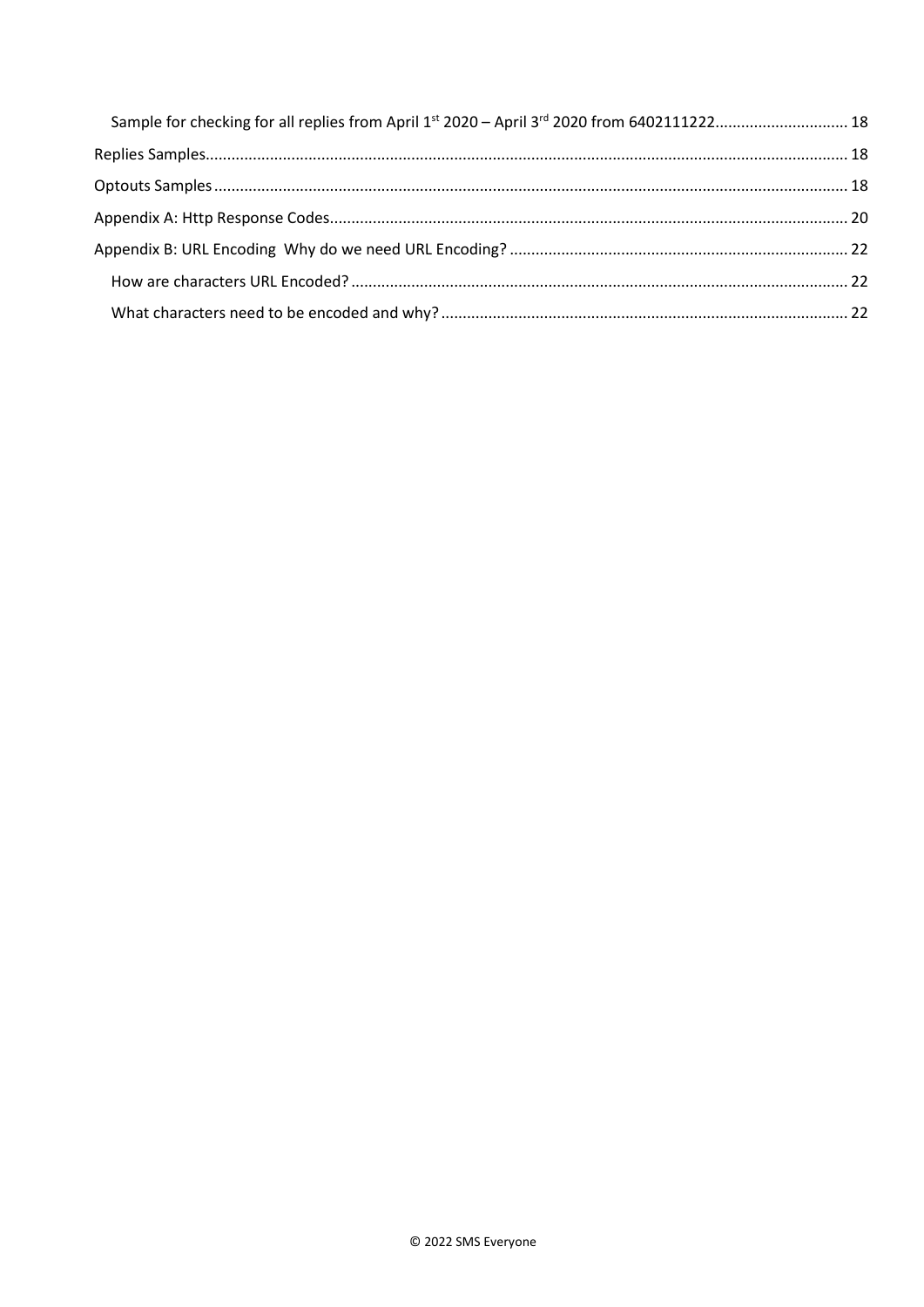# <span id="page-3-0"></span>**Introduction**

This document outlines the interfaces by which SMS messages can be delivered and received over standard HTTP (web) protocol. We support both HTTP POST and GET.

Please note: MMS Messages cannot be delivered via this HTTP interface.

# <span id="page-3-1"></span>**Sending and Receiving SMS**

# <span id="page-3-2"></span>**Sending SMS (MT)**

The SMS Everyone web service allows you to send messages from your website to any mobile phone. This is known as a Mobile Terminated (MT) message.

MT messages are sent by sending an HTTP request (POST or GET) directly to the SMS Everyone web service address:

**HTTPS (Recommended)** <https://api.smseveryone.com/ws/campaign> **HTTP** <http://api.smseveryone.com/ws/campaign>

#### **www.yoursite.com**



#### **Scheduling Campaigns**

This service allows you to schedule SMS's to be sent at a later date/time by passing the date and time you would like the message sent as a parameter in your POST.

You can also delete scheduled campaigns up to 10 seconds prior to the message being sent. See the 'Parameters for Deleting a Campaign' section below.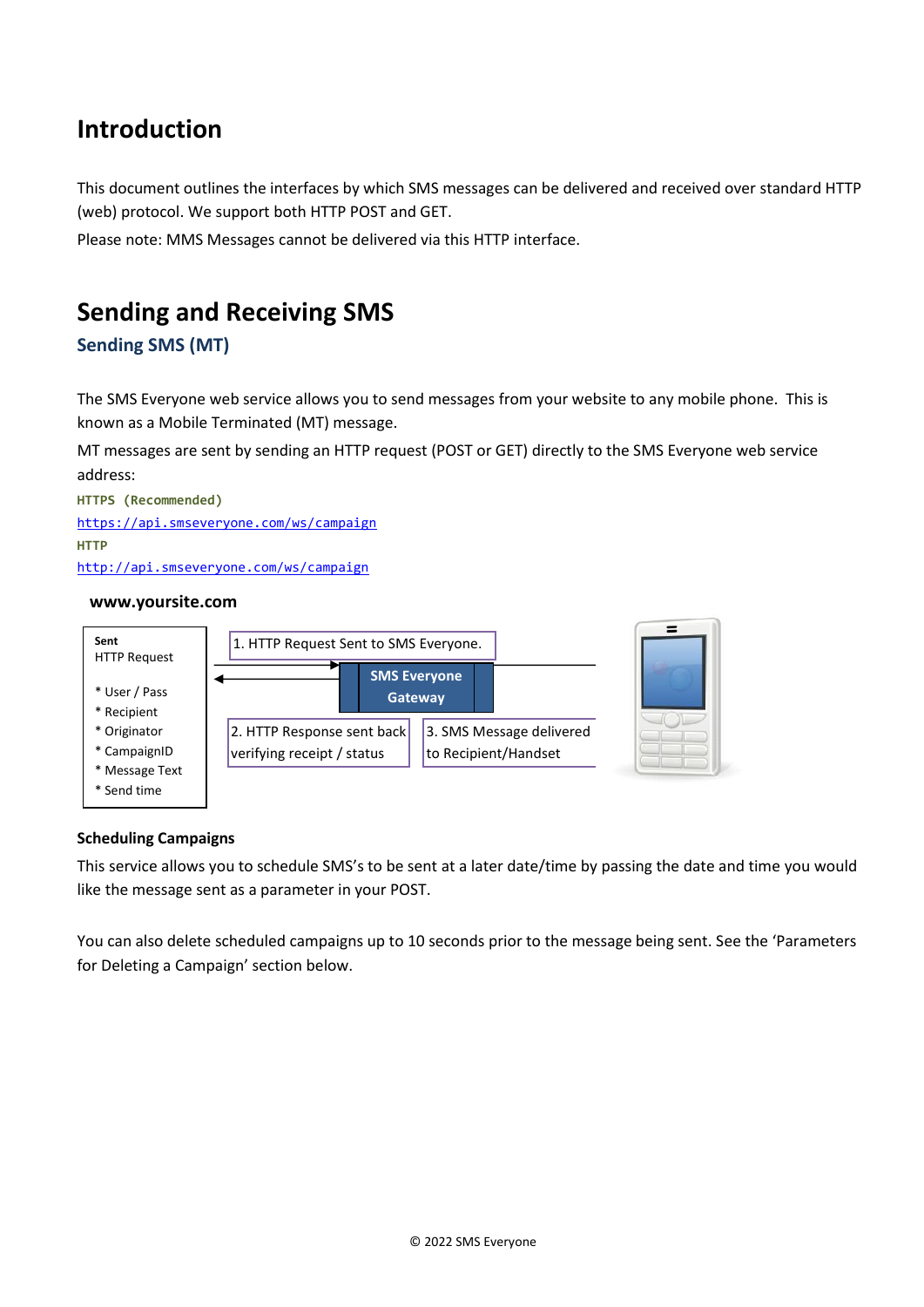# <span id="page-4-0"></span>**Receiving SMS (MO)**

You can also receive messages from any mobile phone. This is known as a Mobile Originated (MO) message. There are 2 options for receiving replies:

*OPTION 1 - Receiving real time to your web service*

MO messages are forwarded to your nominated website address (URL) by SMS Everyone via an HTTP GET request. (POST is also available if required) This is mainly used where you have a single URL that we can post all replies to.

A correctly configured page on your web site must be set up to receive messages of this type and you must return the correct HTTP response of 0 (zero).



The fields we pass to you are:

username (if required)

password (if required)

message\_text

originator (the end user's mobile number)

recipient (our virtual mobile number)

reference (a unique reference ID)

See the samples section later in this document for an example string.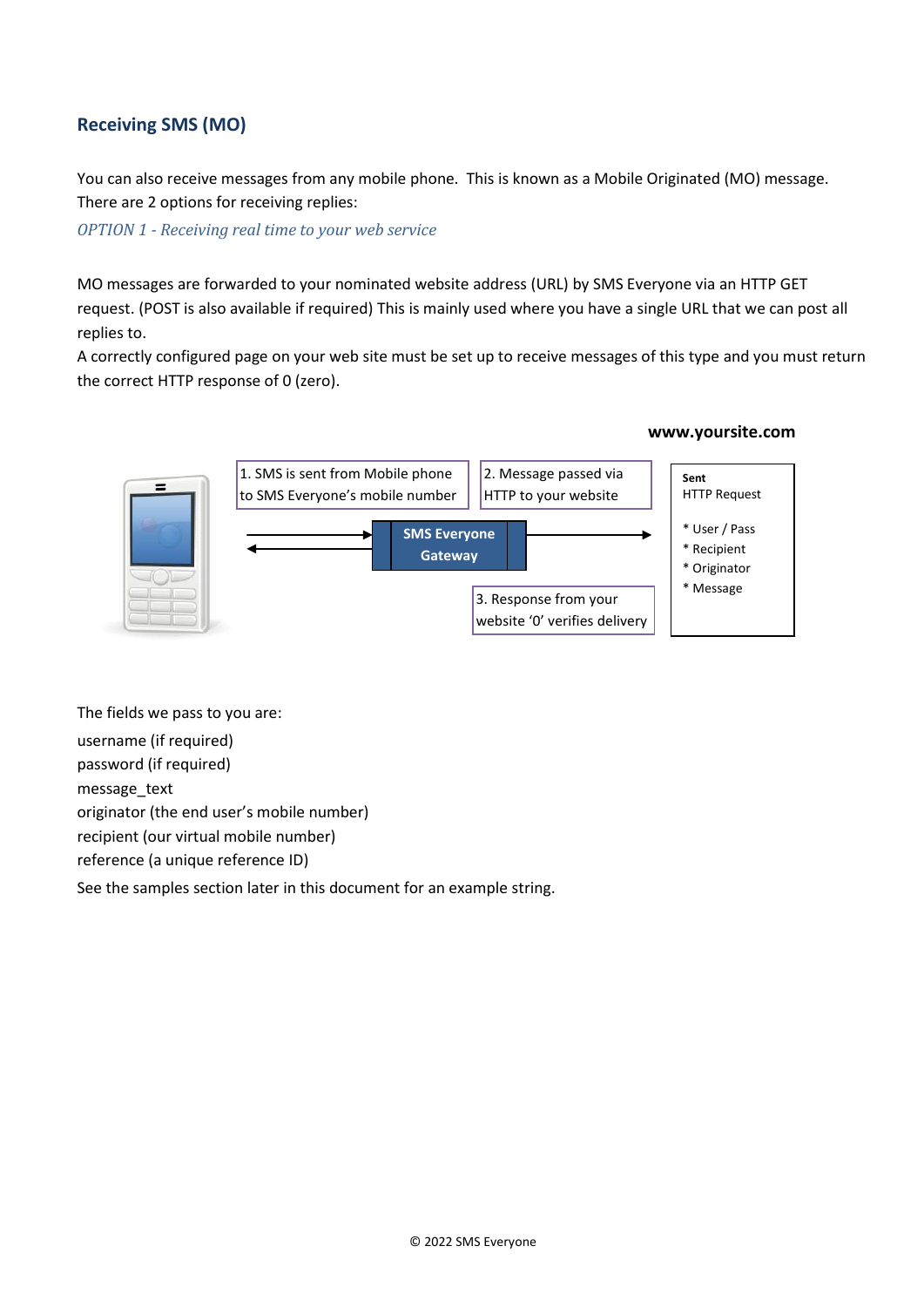## *OPTION 2 - Receiving messages on demand (2 WAY)*

MO messages are stored on our URL by SMS Everyone. Your system 'polls' our web service (via HTTP POST or GET) and retrieves replies in batches as required. We will only pass replies to you that have not yet been retrieved. This system is used where you have multiple instances of your software and you need to get replies to the right account and/or you don't have a specific URL we can point to. For example: appointment reminder software on multiple client's computers. This requires the outbound message to have been sent via our MT API so that we can route the reply to the correct account. See '2 way' section below.

#### 1. Outbound message is sent to phone. Eg Appointment reminder





# <span id="page-5-0"></span>**HTTP Parameters to send / receive messages**

The basic HTTP parameters are the same for sending & receiving messages.

The following tables outline the parameters that you will need to include in your http request OR that we will post to you for replies.

Note that we accept all variations of the parameters listed in the parameters field below. Eg 'USER\_NAME', 'user', 'username', 'usr' & 'name' are all accepted as the 'user name' field name. We provide compatibility against all other major SMS provider API's. Let us know if you need any other field names than the ones below.

| <b>Parameters</b>                                          | <b>Required</b> | <b>Description</b>                                                                                           |
|------------------------------------------------------------|-----------------|--------------------------------------------------------------------------------------------------------------|
| username<br>user name<br>user<br>usr<br>name<br>AccountSid | Yes             | Username provided by SMS Everyone for use of the HTTP Interface.<br>The username field is not case sensitive |
| password<br>pass<br>pwd<br>AuthToken                       | <b>Yes</b>      | Password provided up by SMS Everyone for use of the HTTP Interface.<br>Case sensitive                        |

## <span id="page-5-1"></span>**Basic Parameters for sending SMS**

#### <span id="page-5-2"></span>**Parameters for sending SMS and parameters we send you when receiving SMS on your web service**

| originator | Yes | Phone Number of the Originator or sender of the message.                            |
|------------|-----|-------------------------------------------------------------------------------------|
| trom       |     |                                                                                     |
| origin     |     | MT – if the message is from you to a mobile phone, this is the phone number or word |
| sender     |     | origin of your service. Eg 'JIMS BAR'                                               |
|            |     |                                                                                     |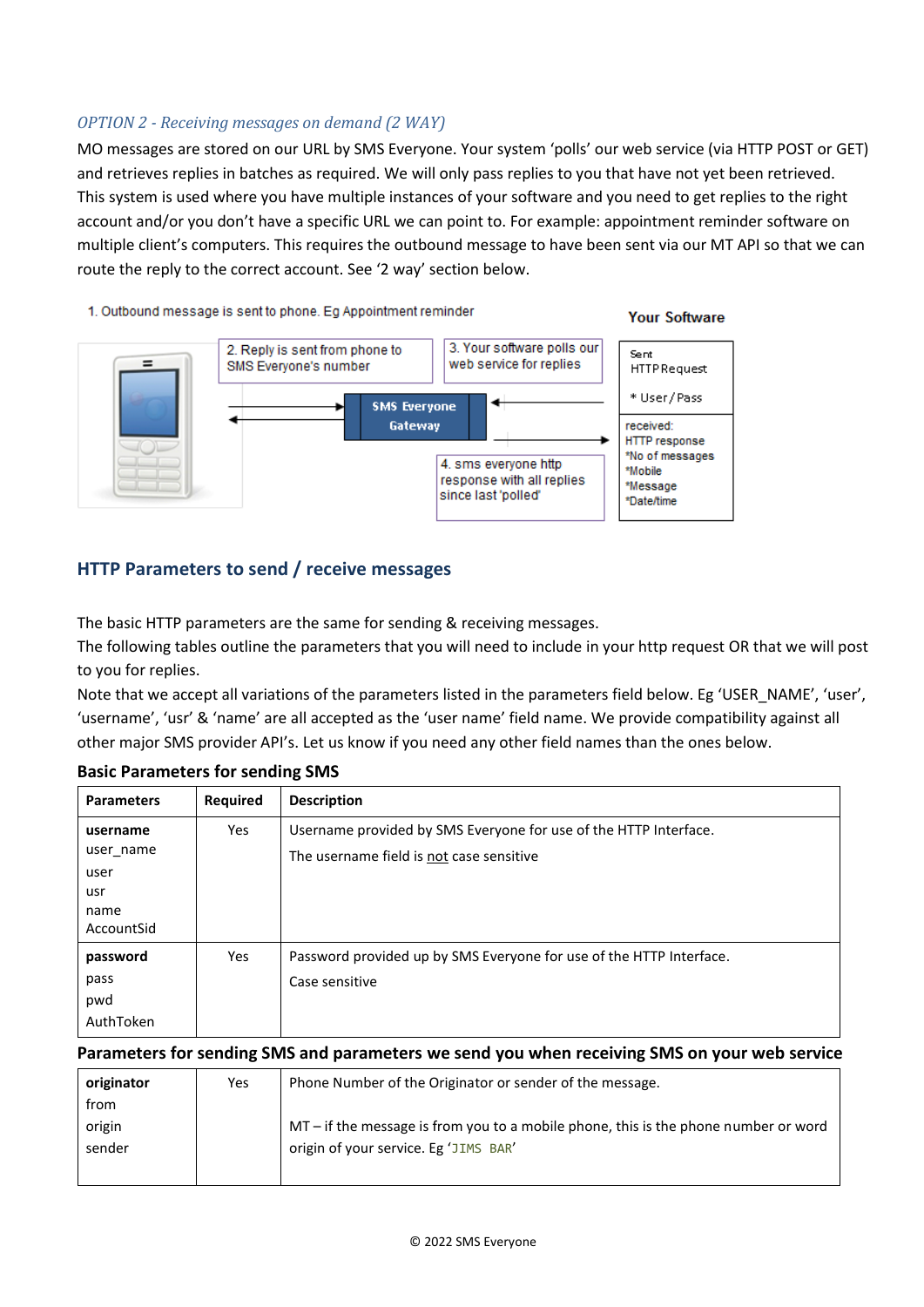|                     |           | MO - if the message is from a mobile to your service, this is the mobile phone                                                                                      |
|---------------------|-----------|---------------------------------------------------------------------------------------------------------------------------------------------------------------------|
|                     |           | number that sent the message                                                                                                                                        |
|                     |           | Max length = 11 alphanumeric characters (ie 0-9, a to z, A to Z)                                                                                                    |
|                     |           | Specifying ~def~ will use your system default Originator.                                                                                                           |
|                     |           | If your originator is a mobile phone number, it is recommended to put it in                                                                                         |
|                     |           | International format without the + (plus) sign. Eg 61402111222                                                                                                      |
| destination         | Yes       | Phone number of the recipient.                                                                                                                                      |
| recipient           |           |                                                                                                                                                                     |
| dest                |           | MT - If the SMS is from a Service Provider to a Mobile Phone (Mobile Phone                                                                                          |
| to                  |           | Terminated) then this will contain the number of the Mobile Phone.                                                                                                  |
|                     |           | MO - If the request is from a Mobile Phone to a Service (Mobile Phone Originated)                                                                                   |
|                     |           | then this will contain the number of the Service provider (also known as a Virtual                                                                                  |
|                     |           | Mobile number) that the SMS was sent to. (provided by SMS Everyone)                                                                                                 |
|                     |           | Ideally this should also be sent in international format without the + (plus) sign. eg:                                                                             |
|                     |           | a standard Australian number = 61402777666                                                                                                                          |
|                     |           | a New Zealand number = $6421575222$                                                                                                                                 |
|                     |           | You can submit either a single number per post for individual messages or for bulk                                                                                  |
|                     |           | sms you can submit up to 1000 numbers per post, separated by commas. Eg:                                                                                            |
|                     |           | &destination=61400000001,61400000002,61400000003,etc                                                                                                                |
|                     |           | If you include a campaign id in each bulk post, we will combine the numbers together                                                                                |
|                     |           | into one campaign, deduplicate them for you at send and wash against any optouts.                                                                                   |
|                     |           | You can then modify the whole campaign or delete the whole campaign in a single                                                                                     |
|                     |           | post. (see modifying / deleting a campaign below)                                                                                                                   |
| listids             | <b>No</b> | You can send to a list that is stored on your SMS Everyone account.                                                                                                 |
|                     |           | Log in to your account using the same username and password that you use for this                                                                                   |
|                     |           |                                                                                                                                                                     |
|                     |           | API. Go to lists, upload your list of mobile numbers, then on the lists page, hover your                                                                            |
|                     |           | mouse over the description of the list. Youll see the list ID pop up in a black box.                                                                                |
|                     |           | <b>VIPlist</b><br>494                                                                                                                                               |
|                     |           | Id: 756                                                                                                                                                             |
|                     |           |                                                                                                                                                                     |
|                     |           | Submit this list ID in your post and an sms will be sent to everyone in that list. Eg:<br>&listids=1234                                                             |
|                     |           |                                                                                                                                                                     |
| message             | Yes       | The SMS Text message being sent. The total length of the SMS Message should be no                                                                                   |
| messagetext<br>text |           | more than 160 characters for 1 message.                                                                                                                             |
| message text        |           | If your Text message is longer than 160 characters, you can just send it in this field as                                                                           |
| msg                 |           | normal and our system will automatically concatenate the message chunks together<br>and pass it to the phone. It will appear on the phone as a single long message. |
| txt                 |           | Messages over 160 characters are charged as 2, 3 etc                                                                                                                |
| body                |           |                                                                                                                                                                     |
|                     |           | Please note:                                                                                                                                                        |
|                     |           | The maximum length of a double message is 306 characters, not 320 characters (160<br>x 2) as you might expect.                                                      |
|                     |           | The length of the body of a multi-part SMS is reduced from 160 to 153 because those                                                                                 |
|                     |           | extra 7 characters are needed to hold 'segmentation information' that is sent along                                                                                 |
|                     |           | with the body of the sms, so that the handset knows how to put all the parts back<br>together again into a single long message.                                     |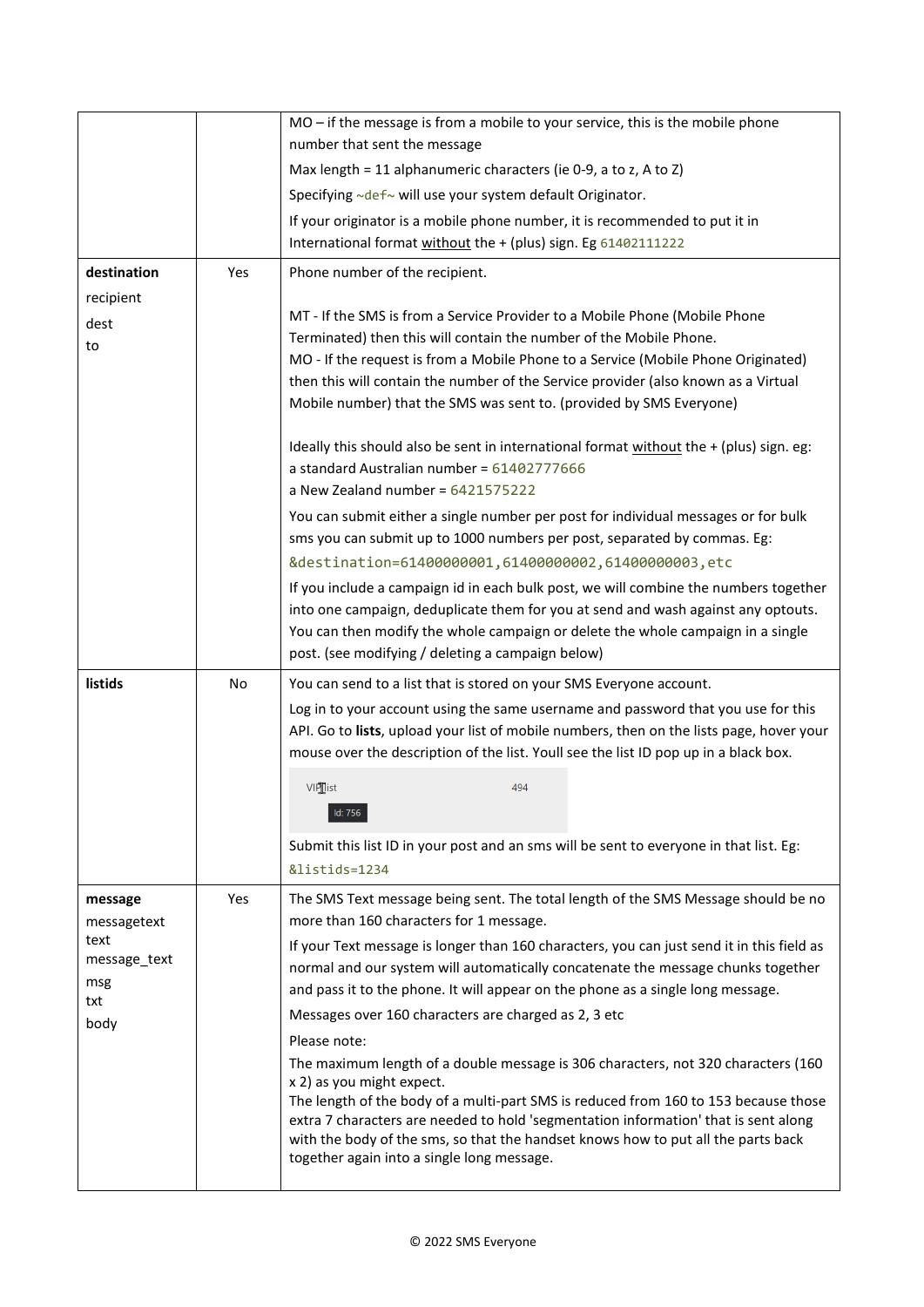|  | We can enable or disable the ability for you to send longer messages. If disabled, we<br>will simply truncate the SMS to 160 characters. Contact us if you need this setting<br>enabled or disabled.                                                                                            |
|--|-------------------------------------------------------------------------------------------------------------------------------------------------------------------------------------------------------------------------------------------------------------------------------------------------|
|  | The text needs to be URL encoded $-$ Please refer to <b>Appendix B</b> for more information<br>about URL encoding.                                                                                                                                                                              |
|  | We support Unicode characters. Eg: Chinese characters, smiley faces, emojis etc<br>$\mathbb{Q} \boxtimes \mathbb{C}$ or                                                                                                                                                                         |
|  | As soon as you put one Unicode character in your message, the character count drops<br>to 70 characters for a single message, then once you exceed one sms, the character<br>count is 63 characters per segment. As per above, this tells the phone that it is part 1<br>of 2, part 2 of 2 etc. |
|  | Unicode needs to be enabled on your account. Contact SMS Everyone for this feature.                                                                                                                                                                                                             |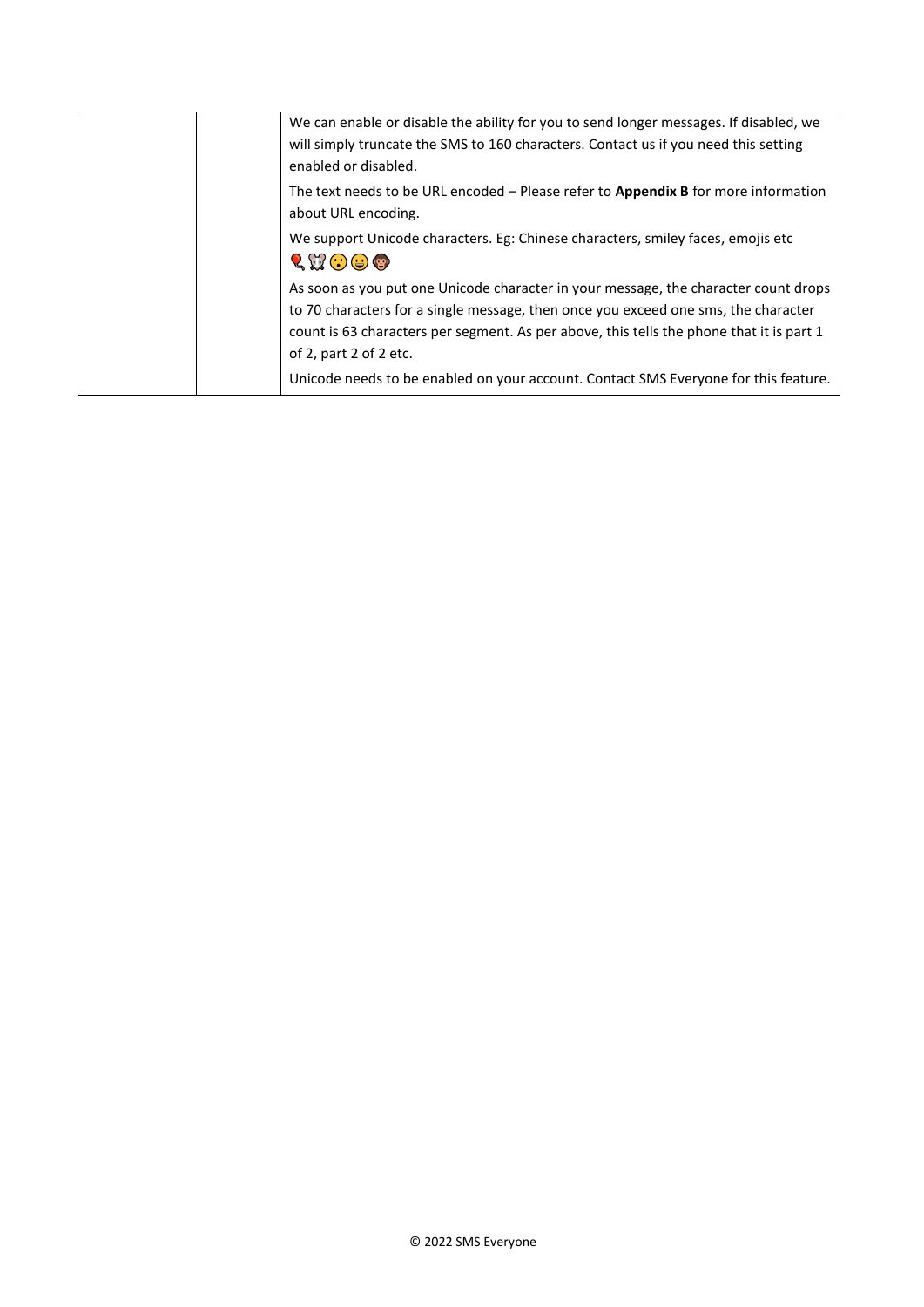# <span id="page-8-0"></span>**Parameters for Scheduling a Campaign for a later date/time**

| campaignid | No | The unique identifier for your SMS campaign.                                                                                                                                                                                                                                                                                                                                                             |
|------------|----|----------------------------------------------------------------------------------------------------------------------------------------------------------------------------------------------------------------------------------------------------------------------------------------------------------------------------------------------------------------------------------------------------------|
| campaign   |    | Valid characters are Alphanumeric characters and dashes (-) only.                                                                                                                                                                                                                                                                                                                                        |
| ref        |    | A campaign Id of 0 (zero) is not permitted.                                                                                                                                                                                                                                                                                                                                                              |
|            |    | This is useful for combining and scheduling campaigns together on the one campaign<br>ID. Plus this Campaign Id is required if you need the campaign to be deleted later via<br>our 'Delete Campaign' API.                                                                                                                                                                                               |
|            |    | Note: If you schedule a message to be sent with a specific Campaign Id, then schedule<br>a different message to a different phone number with the same campaign ID, the<br>message and originator of the second message will be ignored and this second<br>message's recipient/s will be added to the existing Campaign Id. Therefore, the<br>original message & Originator will be sent to both phones. |
| time       | No | The date and time you would like the SMS message to be sent.                                                                                                                                                                                                                                                                                                                                             |
| send_time  |    | If you don't provide this field, or the Date/Time is in the past, the SMS will be sent<br>immediately.                                                                                                                                                                                                                                                                                                   |
|            |    | Required format is YYYYMMDDHHMM                                                                                                                                                                                                                                                                                                                                                                          |
|            |    | For example, 12 January 2017 at 11.30 am would be:                                                                                                                                                                                                                                                                                                                                                       |
|            |    | time=201701121130                                                                                                                                                                                                                                                                                                                                                                                        |
|            |    | As above, if you schedule a campaign for a specific time, then schedule a second<br>campaign with the same campaign ID at a different time, the second campaign will be<br>added to the first and sent at the time the first campaign was scheduled for.                                                                                                                                                 |

# <span id="page-8-1"></span>**Parameters for modifying a campaign**

| action | Yes | To modify a scheduled campaign, send action=modify                                                                |
|--------|-----|-------------------------------------------------------------------------------------------------------------------|
|        |     | You can modify the send time, the originator (from number) and the message text.                                  |
|        |     | Username, Password and Campaign Id fields are required for this action plus the field<br>that you wish to modify. |
|        |     | For example, to modify the send time, submit username, password, the campaign id<br>and the new send time.        |

## <span id="page-8-2"></span>**Parameters for deleting a campaign**

| action | Yes | To delete a scheduled campaign, send action=delete                           |
|--------|-----|------------------------------------------------------------------------------|
|        |     | Username, Password and Campaign Id fields are also required for this action. |

## <span id="page-8-3"></span>**Parameters for pausing a campaign**

| action | Yes | To pause a scheduled or running campaign, send action=pause                  |
|--------|-----|------------------------------------------------------------------------------|
|        |     | To resume a campaign: action=pause                                           |
|        |     | Username, Password and Campaign Id fields are also required for this action. |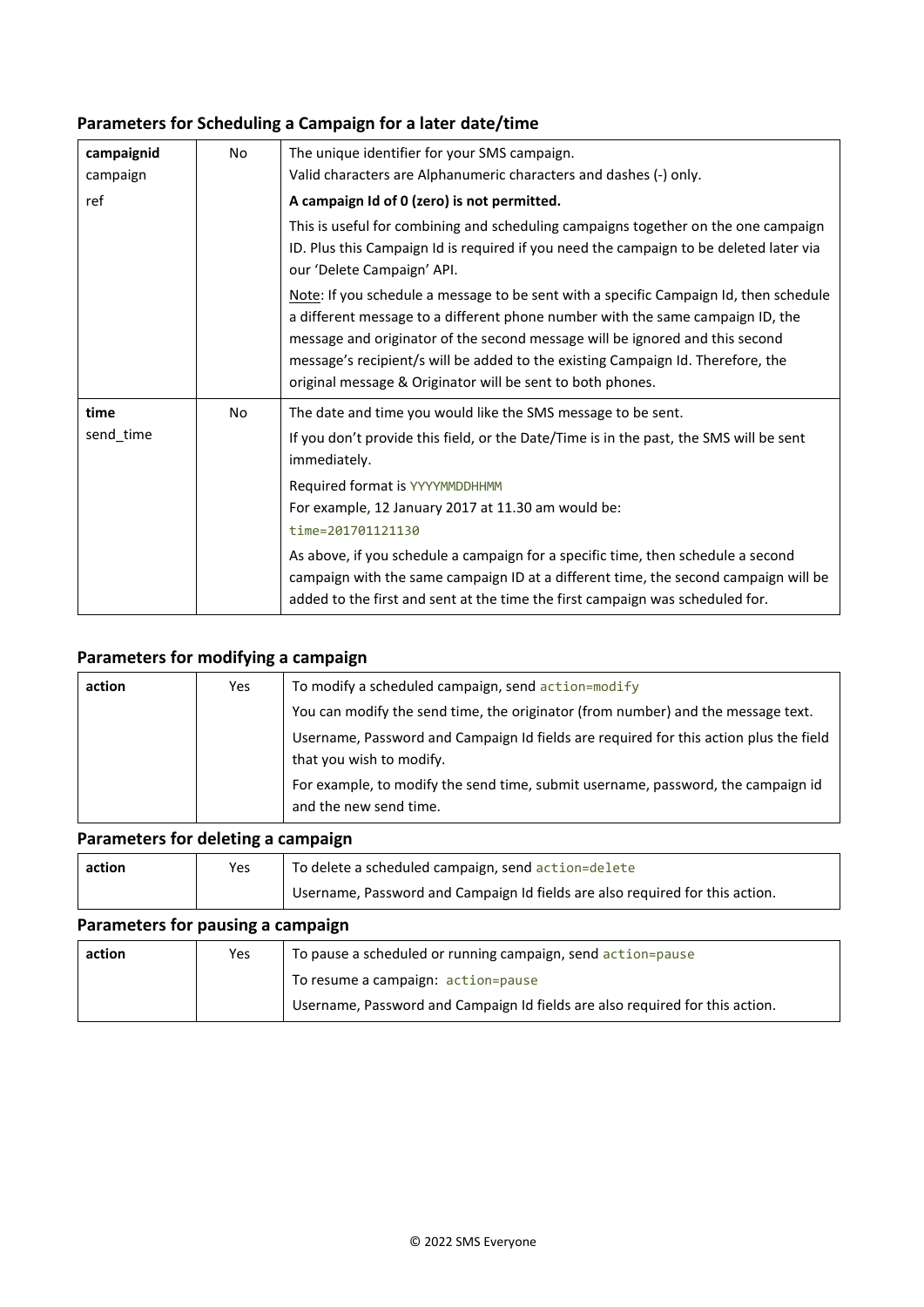## <span id="page-9-0"></span>**Parameters for checking status of a Campaign**

| action | Yes | To check the status of a scheduled campaign, send action=status                                                                                                          |
|--------|-----|--------------------------------------------------------------------------------------------------------------------------------------------------------------------------|
|        |     | Username, Password and Campaign Id fields are also required for this action.                                                                                             |
|        |     | The HTTP response from us will be a number. The meaning of these numbers is<br>described below:                                                                          |
|        |     | $0$ – Deleted<br>$1$ – Completed (sent)<br>2 – Scheduled to be sent (active)<br>3 – Running (ie sending now)<br>4 - Paused (from scheduled)<br>5 – Paused (from running) |
|        |     | -1 – Campaign Id not found                                                                                                                                               |

## <span id="page-9-1"></span>**Send Status of Message**

After submitting the HTTP request to the SMS Everyone Gateway, you should expect to get back an HTTP response. The response code you receive will indicate the success or failure of the SMS message being sent. A response with the number zero (0) indicates that you have successfully submitted your message to SMS Everyone, while any other response indicates that the message failed to be submitted.

#### *Successful HTTP Response Sample*

0

A failed response has the error code or the error code and a description of the error condition.

#### *Failure HTTP Response Sample*

-300 Incorrect User or Password

There are a number of failure codes that can be returned, depending on the reason for the message failure. See Appendix B for a list of valid expected response codes and descriptions.

#### Additional HTTP response options

We can respond with custom HTTP responses to match your existing code and additional fields to give you extra information about your post.

For example, if you need something like 'OK' instead of 0 for a successful post, contact us and we can change it our end in a few seconds.

Additional fields are:

#### **Credits Used**

We can respond with the number of credits that were used by your post to help you with billing your end.

For example, you could be sending a double message to 3 mobiles, so we can respond with 0 for success plus the number of credits used, separated by a comma.

0,6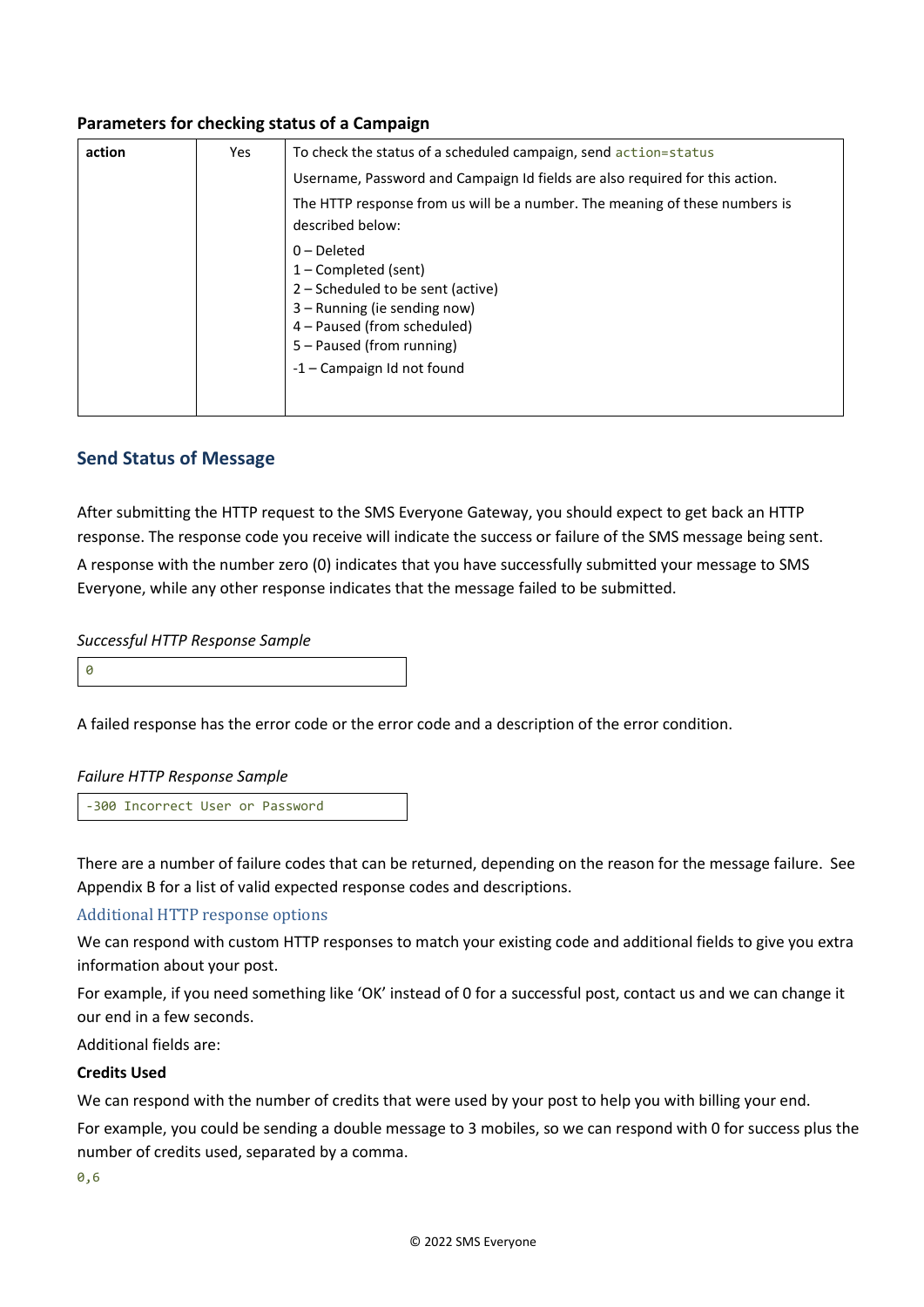#### **Reference ID**

We can send you back the SMS Everyone reference ID of the message. Eg: 0,1234567

# <span id="page-10-0"></span>**2-way (Receiving reply messages on demand)**

To retrieve reply (MO) messages from our web service, send either an HTTP POST or GET to:

**HTTPS (Recommended)**

<https://api.smseveryone.com/ws/replies>

**HTTP**

<http://api.smseveryone.com/ws/replies>

#### <span id="page-10-1"></span>**Retrieving All Unretrieved Replies**

| <b>Parameters</b> | <b>Required</b> | <b>Description</b>                                                                                                    |
|-------------------|-----------------|-----------------------------------------------------------------------------------------------------------------------|
| username          | Yes             | Username provided by SMS Everyone for use of the HTTP Interface.                                                      |
| user name<br>user |                 | The username field is not case sensitive                                                                              |
| usr<br>name       |                 |                                                                                                                       |
| password          | Yes             | Password provided by SMS Everyone for use of the HTTP Interface                                                       |
| pass<br>pwd       |                 | Case sensitive                                                                                                        |
| <b>Test</b>       | No.             | Whilst youre in testing mode, add & test=1 to retrieve SMS replies but we wont flag                                   |
| sandbox           |                 | them our end as retrieved. Remove this field once you have completed testing.                                         |
| testmode          |                 |                                                                                                                       |
| testing           |                 |                                                                                                                       |
| Format            | No              | If you don't specify a format field, we will pass the replies to you in csv format. See<br>HTTP RESPONSE - CSV below. |
|                   |                 | If you specify format=json, we will pass the replies to you in json format (see HTTP<br><b>RESPONSE - JSON)</b>       |
|                   |                 | If you specify format=xml, we pass the data to you in XML (see HTTP RESPONSE -<br>XML)                                |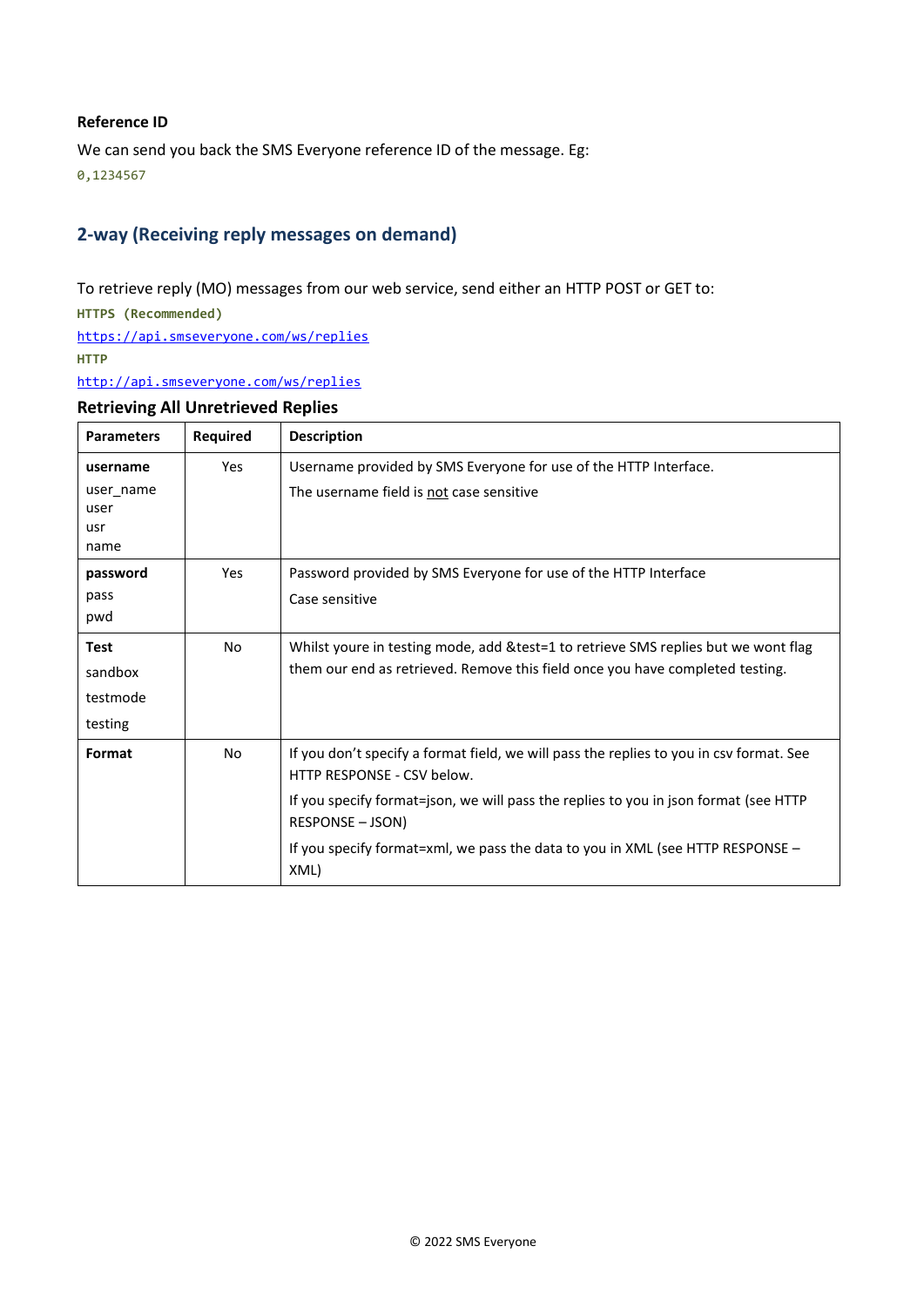# <span id="page-11-0"></span>**Retrieving All Replies for a given period**

The HTTP response will show all replies for your selected period regardless of whether they have been retrieved previously or not.

| <b>Parameters</b>                | <b>Required</b> | <b>Description</b>                                                                                                                     |
|----------------------------------|-----------------|----------------------------------------------------------------------------------------------------------------------------------------|
| username                         | Yes             | Username provided by SMS Everyone for use of the HTTP Interface.                                                                       |
| user_name<br>user<br>usr<br>name |                 | The username field is not case sensitive                                                                                               |
| password                         | Yes             | Password provided by SMS Everyone for use of the HTTP Interface                                                                        |
| pass<br>pwd                      |                 | Case sensitive                                                                                                                         |
| days                             | <b>No</b>       | The number of days you want to check. Eg &days=7 will retrieve all replies in the last<br>7 days.                                      |
| startdate                        | <b>No</b>       | The start date of the time frame you wish to search on. Format is YYYYMMDDHHMM                                                         |
|                                  |                 | Eg: &startdate=202012251030                                                                                                            |
| enddate                          | <b>No</b>       | The end date of the time frame you wish to search on. Format is YYYYMMDDHHMM                                                           |
|                                  |                 | Eg: &enddate=202012271030                                                                                                              |
| origin                           | <b>No</b>       | The specific mobile number you wish to search for in international format without the<br>+ sign. Eg 61400111222                        |
|                                  |                 | So for example, you could search for all replies from the number 61400123456 for<br>the period from march 1st 2020 to March 31st 2020: |
|                                  |                 | &origin=61400123456&startdate=202003010000&enddate=202003312400                                                                        |
| refid                            | No              | Values = $0$ (off) or $1$ (on)                                                                                                         |
|                                  |                 | When refid=1 we pass back a reference ID for each reply message in the response                                                        |
| Format                           | No              | If you don't specify a format field, we will pass the replies to you in csv format. See<br>HTTP RESPONSE below.                        |
|                                  |                 | If you specify format=json, we will pass the replies to you in json format                                                             |
|                                  |                 | If you specify format=xml, we pass the data to you in XML                                                                              |

## *HTTP RESPONSE - CSV*

Plain text is returned. We only show the replies that we have received since you last checked. Ie whenever you poll for replies, we mark those reply messages as retrieved in our database so that we don't show them to you again.

The HTTP response CSV format is:

ResponseCode,#OfMessages,Mobile1,Message1,DateTime1,Mobile2,Message2,DateTime2,etc... Example:

```
0,2,0402756333,Yes,2014-11-12 01:32,0439897906,Yes,2014-11-12 01:32
```
If there are no messages to be retrieved:

0,0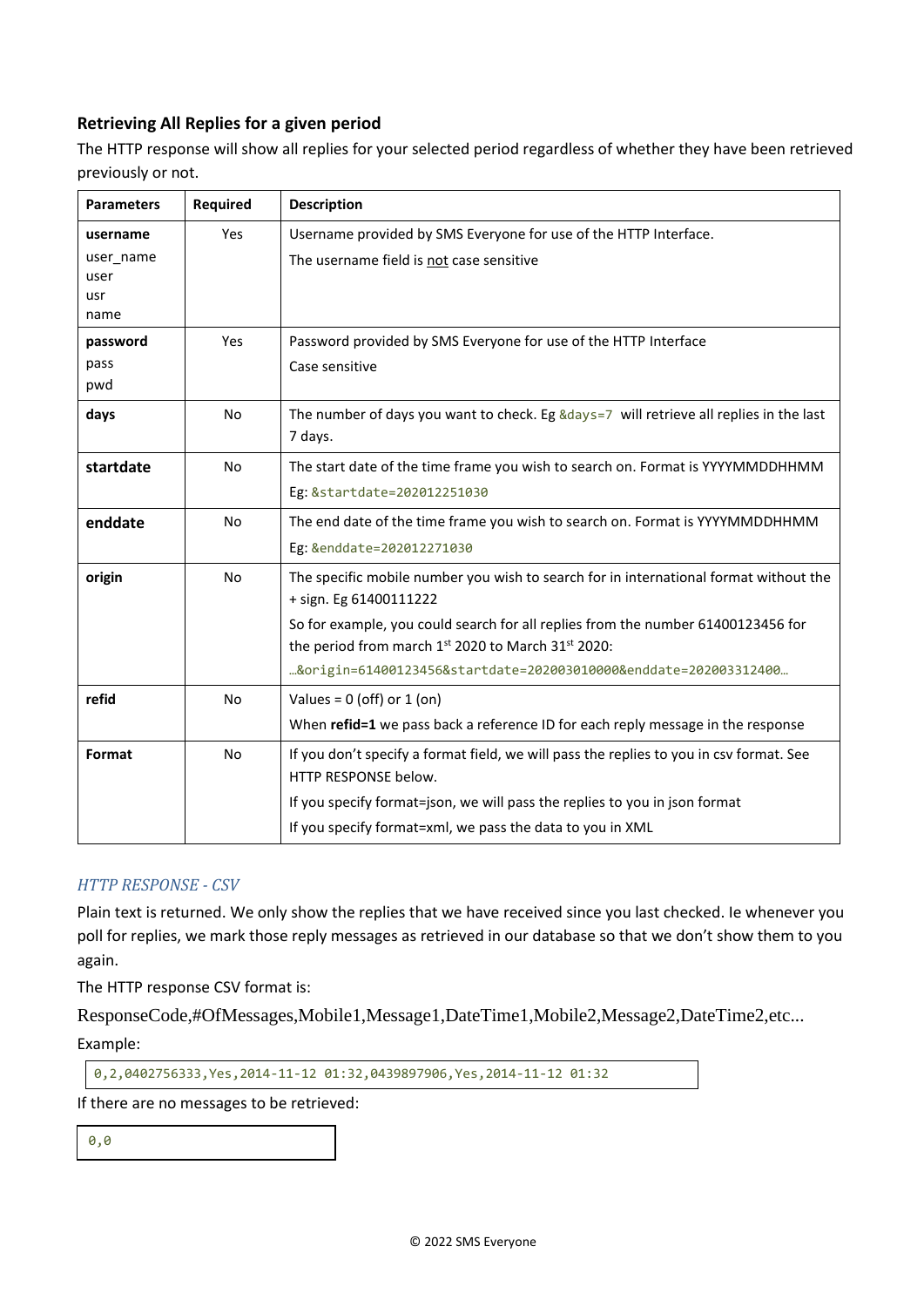Notes:

- ResponseCode will always be 0 (zero) unless there is an error.
- #OfMessages = the number of replies we are passing to you in this HTTP response
- DateTime is in the following format: YYYY-MM-DD HH:mm (24 hour format)
- Mobile is in 04 format for all Australian mobiles and International format for all international mobiles
- Standard CSV formatting applies For example:
	- o Commas within the text will result in speech marks either side of the text so you know this particular comma is not a delimiter. Eg:
		- **Yes, I'll be there** will appear as **"Yes, I'll be there"**
	- o Speech marks will result in double speech marks. Eg:
		- **I'm going to be "late" today** will appear as **"I'm going to be ""late"" today"**

#### *HTTP RESPONSE – JSON*

• If there are no messages, response will be:

```
{
  "Count": 0,
   "Messages": []
}
```
- Count = the number of replies we are passing to you in this response
- 'Received' date time is in this format: YYYY-MM-DD HH:mm:ss (24 hour format)
- All mobile numbers are in international format without the + sign
- We include a reference ID for each reply message
- Example:

```
{
   "Count": 1,
   "Messages": [
     {
       "Received": "2020-06-04 16:39:14",
       "Originator": "61402756333",
      "MessageText": "\sum",
       "ReferenceId": "4436768"
     }
   ]
}
```
#### *HTTP RESPONSE – XML*

• If there are no messages, response will be:

```
<Replies>
   <Count>0</Count>
   <Messages />
</Replies>
```
- Count = the number of replies we are passing to you in this response
- 'Received' date time is in this format: YYYY-MM-DD HH:mm:ss (24 hour format)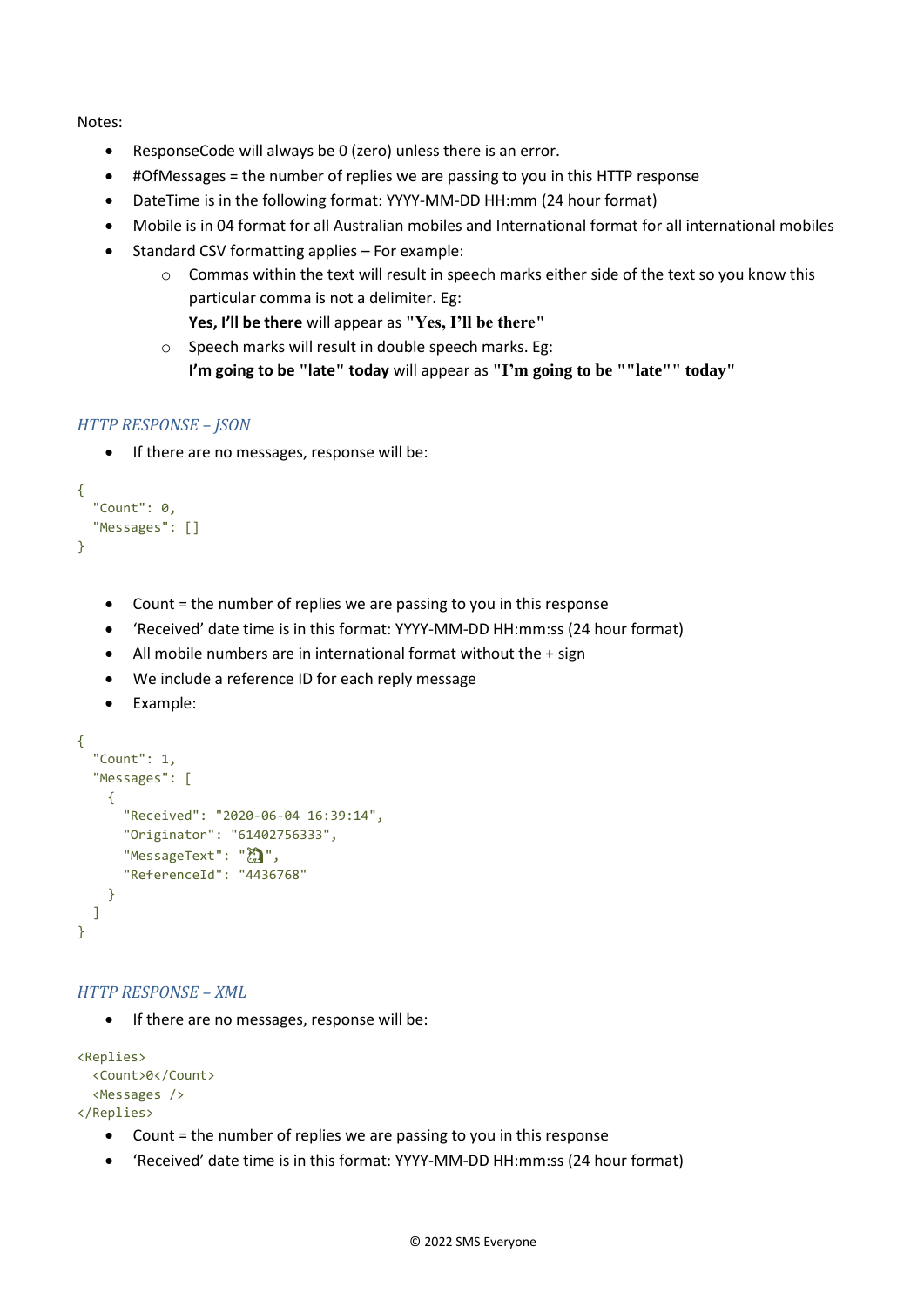- All mobile numbers are in international format without the + sign
- We include a reference ID for each reply message
- Example:

```
<Replies>
   <Count>1</Count>
   <Messages>
    <Reply>
       <Received>2020-06-04 16:40:34</Received>
       <Originator>61402756333</Originator>
      <MessageText>, ",</MessageText>
      <ReferenceId>4436771</ReferenceId>
     </Reply>
   </Messages>
</Replies>
```
# <span id="page-13-0"></span>**Checking SMS Credit Balance**

To check your balance of SMS credits, send an HTTP POST or GET to

**HTTPS (Recommended)** <https://api.smseveryone.com/ws/creditcheck> **HTTP** <http://api.smseveryone.com/ws/creditcheck>

| <b>Parameters</b> | Required | <b>Description</b>                                               |
|-------------------|----------|------------------------------------------------------------------|
| username          | Yes      | Username provided by SMS Everyone for use of the HTTP Interface. |
| user              |          | The username field is not case sensitive                         |
| user name         |          |                                                                  |
| usr               |          |                                                                  |
| name              |          |                                                                  |
| password          | Yes      | Password provided by SMS Everyone for use of the HTTP Interface  |
| pass              |          | Case sensitive                                                   |
| pwd               |          |                                                                  |

The HTTP response is plain text showing only of the number of credits. Example:

203

#### A zero balance will show

0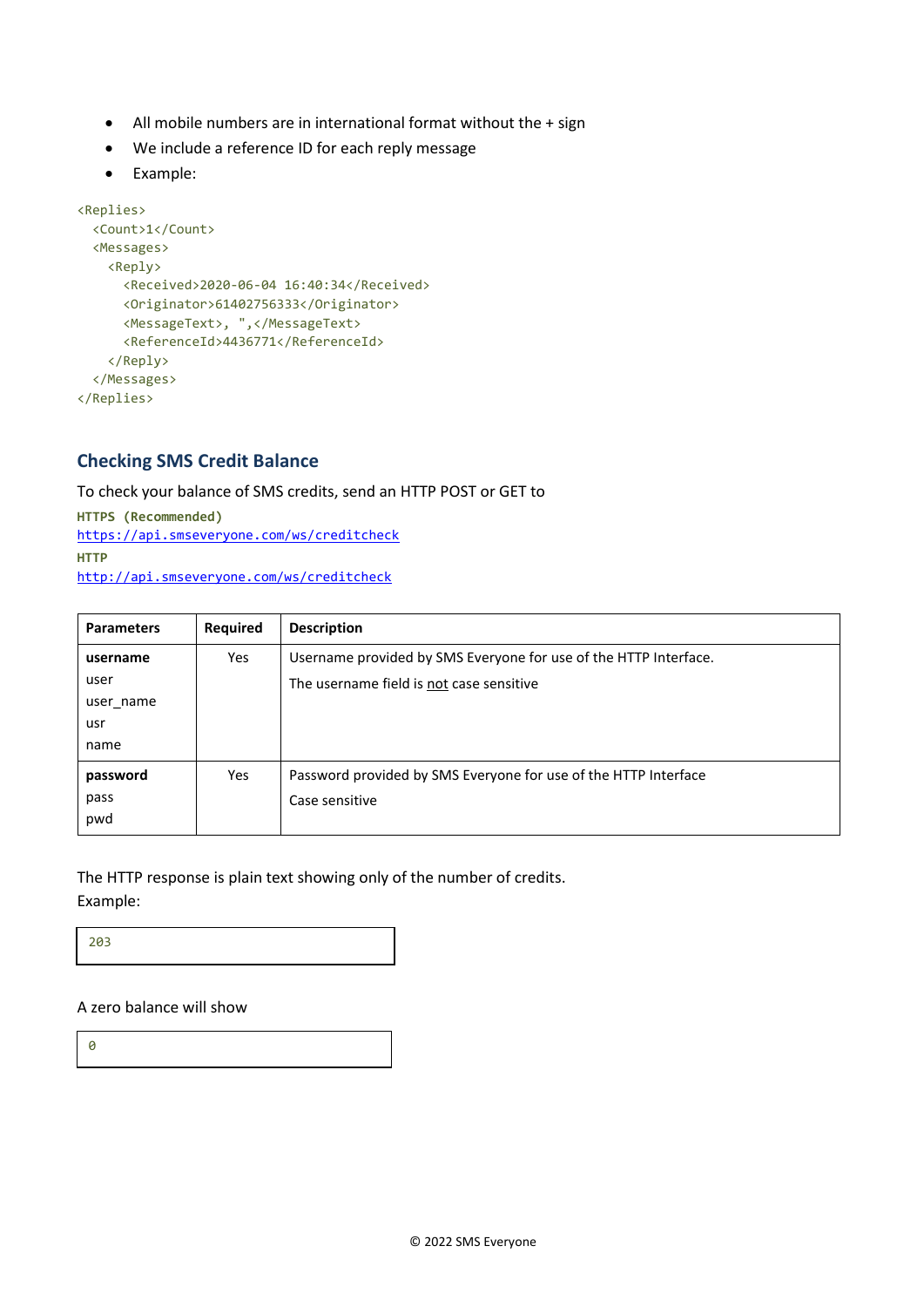# <span id="page-14-0"></span>**Add Credits**

You can add credits to an account via our **add credits** API call. The usage scenario is more for software partners who have many sub-clients. Your software can hit our API requesting that the sub-account be topped up by x number of credits.

#### SOME EXAMPLES:

1. MANUAL TOP UP BY SUB-CLIENT – In your software have a credits top-up section that allows your client to select the number of credits that they want to top up by (eg: 1000, 2000, 5000 & 10,0000) or type in the number of credits manually.

Your software then hits our API which tops them up immediately and we respond with the new balance so you know that it worked. Then make sure that your software sends you an alert of some kind so that you can bill your client. We then bill you at the end of the month for all top ups in the previous month.

2. AUTOMATIC TOP UP – Your software detects whenever the account is getting low by hitting the above **creditcheck** API before every send. When the balance is below a certain threshold, hit our **add credits** API and top them up automatically.

## **Please note: This is only for pre-approved clients and will return an error if you attempt to add credits via this method without approval.**

Below are the API calls pertaining to adding credits: **HTTPS (Recommended)** [https://api.smseveryone.com/ws/c](https://api.smseveryone.com/ws/)redits **HTTP** [http://api.smseveryone.com/ws/c](http://api.smseveryone.com/ws/)redits

| Parameter       | Required   | Description                                                                                           |  |
|-----------------|------------|-------------------------------------------------------------------------------------------------------|--|
| action          | Yes        | To add credits, youll need action=add                                                                 |  |
| credits         | <b>Yes</b> | This is the number of credits you wish to add. Eg credits=1000. A negative number is<br>not possible. |  |
| <b>Username</b> | Yes        | The username of the sub-account.                                                                      |  |
| Password        | Yes        | The password of the sub-account                                                                       |  |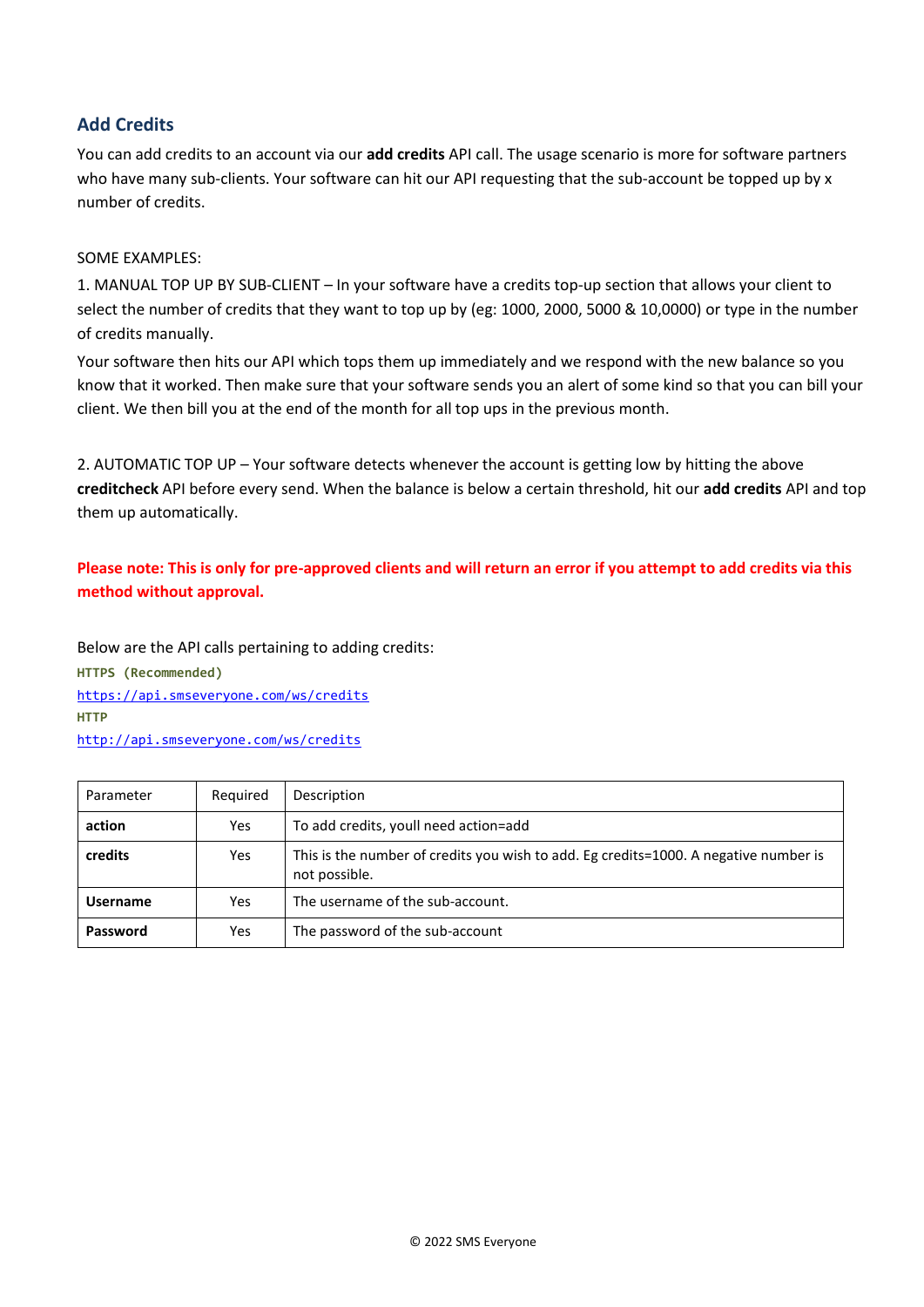The HTTP response is plain text showing the standard "0" response plus the new balance of the account. For example, this is a successful top up with the new balance being 1023 credits:

0,1023

Trying to add a negative number of credits error:

-130,Invalid amount of credits to add

Trying to add credits to an account that does not have approval:

-129,Not allowed to add credits

## <span id="page-15-0"></span>**Optouts**

SMS everyone maintains an optout database for every client. We wash every single sms sent against your optout database. Anybody who is opted out cannot be sent an SMS.

If you are using our API to send marketing messages, you will need to provide either your own optout functionality your end or you can use our optout system. Either way you will probably need an optout number so that your end recipients can reply to opt out. Contact us for an optout number if required.

Below are the API calls pertaining to opt outs:

**HTTPS (Recommended)** [https://api.smseveryone.com/ws/o](https://api.smseveryone.com/ws/)ptouts **HTTP** [http://api.smseveryone.com/ws/o](http://api.smseveryone.com/ws/)ptouts

## <span id="page-15-1"></span>**Add a number to our optout database (opt out / unsubscribe)**

| action          | Yes | To add a number, youll need action=add                           |  |  |
|-----------------|-----|------------------------------------------------------------------|--|--|
| origin          | Yes | This is the mobile number you wish to add. Eg origin=61400111222 |  |  |
| <b>Username</b> | Yes | As per the campaign API, the username is required                |  |  |
| Password        | Yes | Also required                                                    |  |  |

#### <span id="page-15-2"></span>**Delete a number from our optout database (opt back in / re-subscribe)**

By deleting a number from our optout database, you acknowledge that the recipient has opted back in.

| action          | Yes | To delete a number (opt back in), youll need action=delete          |  |  |
|-----------------|-----|---------------------------------------------------------------------|--|--|
| origin          | Yes | This is the mobile number you wish to delete. Eg origin=61400111222 |  |  |
| <b>Username</b> | Yes | As per the campaign API, the username is required                   |  |  |
| Password        | Yes | Also required                                                       |  |  |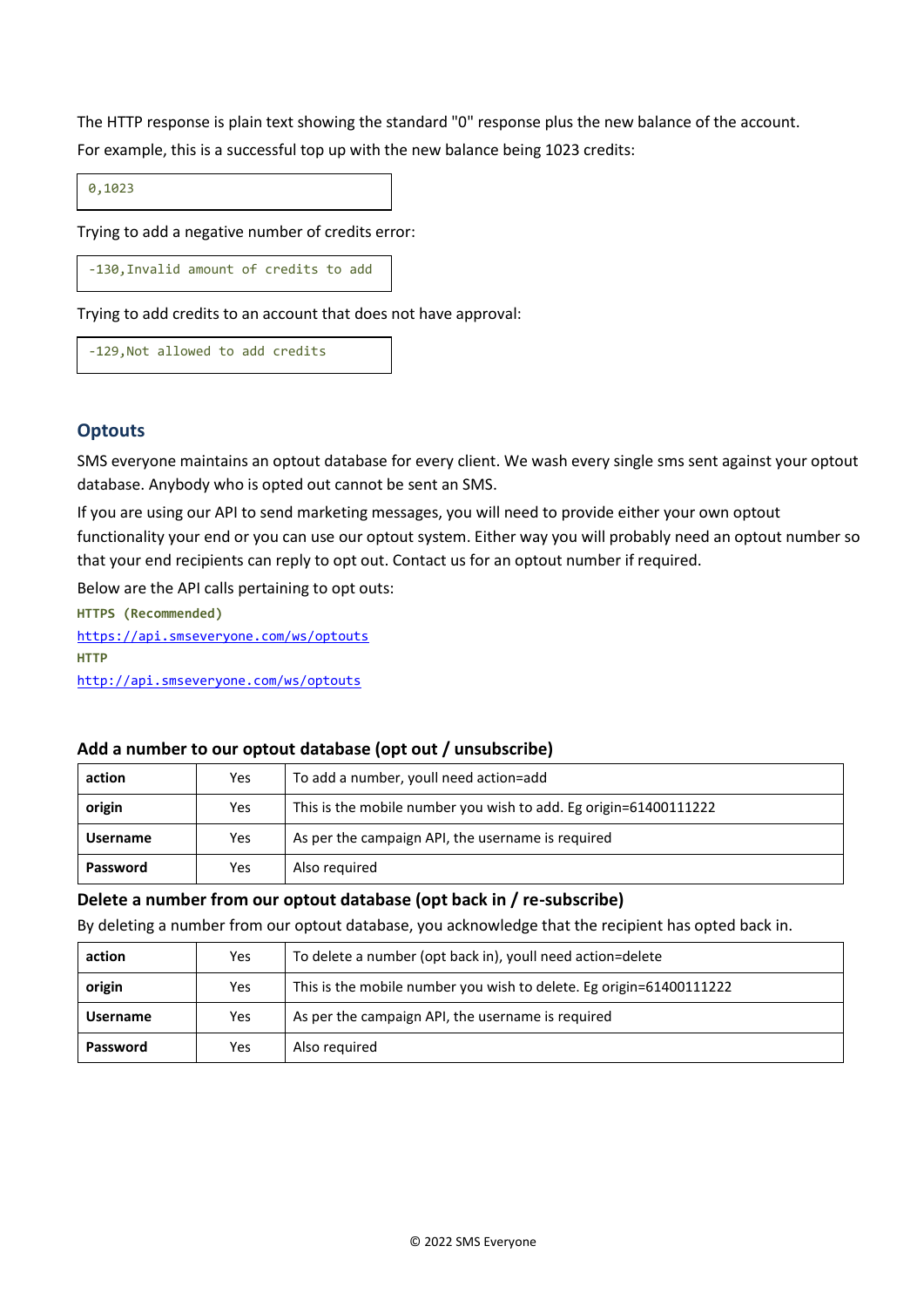| action          | Yes | To retrieve a list of all numbers, youll need action=list                                                                                                                 |  |  |
|-----------------|-----|---------------------------------------------------------------------------------------------------------------------------------------------------------------------------|--|--|
| <b>Username</b> | Yes | As per the campaign API, the username is required                                                                                                                         |  |  |
| Password        | Yes | Also required                                                                                                                                                             |  |  |
| Format          | No  | If you don't specify the format, we give the data to you in plain text CSV format<br>Format=json - returns data in json format<br>Format=xml – returns data in XML format |  |  |

#### <span id="page-16-0"></span>**Retrieve a list of all numbers that are opted out / unsubscribed**

#### <span id="page-16-1"></span>**Extras**

#### <span id="page-16-2"></span>**Time zones**

We can set your account to any time zone in the world so that when you specify the send time, it will be in that countries' time zone. Contact SMS Everyone to set this up.

## <span id="page-16-3"></span>**Send Window**

To prevent your staff or clients sending sms messages at inconvenient times, we can enable a send window on your account. This prevents sending sms outside of whatever hours you specify.

If you schedule/send before the window opens, we queue it until the window opens.

If you schedule/send after the window closes, we queue it for the following day when the window opens.

Contact SMS Everyone to set this up.

## <span id="page-16-4"></span>**Samples**

## <span id="page-16-5"></span>**Sample for Sending a Text Message immediately**

https://api.smseveryone.com/ws/campaign?user=UserName&password=Password&originator=JIMSBAR&destination= 61412333444&message=Hello\_There!

## <span id="page-16-6"></span>**Sample for Scheduling a Text Message to be sent later**

https://api.smseveryone.com/ws/campaign?username=UserName&password=Password&originator=JIMSBAR&destinat ion=61412333444&message=Hello\_There!&time=201501010900&campaignid=123

## <span id="page-16-7"></span>**Sample for modifying a scheduled Campaign**

#### **changing originator**

https://api.smseveryone.com/ws/campaign?username=UserName&password=Password&campaignid=123&acti on=modify&originator=changed

#### **changing send time**

https://api.smseveryone.com/ws/campaign?username=UserName&password=Password&campaignid=123&acti on=modify&send\_time=202003061530

#### **changing message text**

https://api.smseveryone.com/ws/campaign?username=UserName&password=Password&campaignid=123&acti on=modify&message\_text=changed

## <span id="page-16-8"></span>**Sample for deleting a scheduled Campaign**

https://api.smseveryone.com/ws/campaign?username=UserName&password=Password&campaignid=123&action=delet e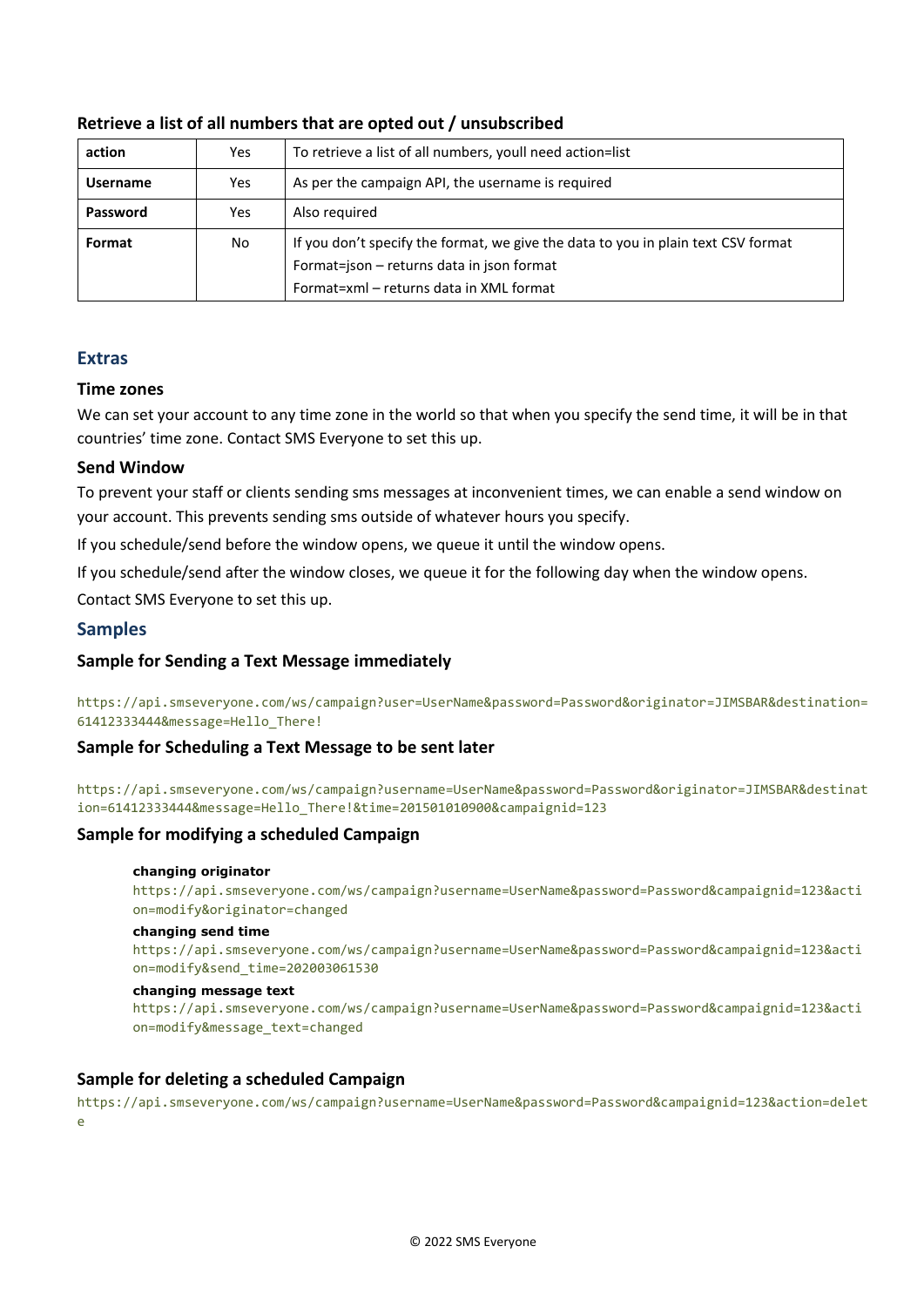#### <span id="page-17-0"></span>**Sample for checking the status of a scheduled Campaign**

https://api.smseveryone.com/ws/campaign?username=UserName&password=Password&campaignid=123&action=statu s

#### <span id="page-17-1"></span>**Sample for checking for all unretrieved replies**

https://api.smseveryone.com/ws/replies?username=UserName&password=Password

#### <span id="page-17-2"></span>**Sample for checking for all replies in the last 7 days**

https://api.smseveryone.com/ws/replies?username=UserName&password=Password&days=7

#### <span id="page-17-3"></span>**Sample for checking for all replies from April 1st 2020 – April 3rd 2020 from 6402111222**

https://api.smseveryone.com/ws/replies?username=UserName&password=Password&startdate=202004010000&endda te=202004032400&origin=61402111222

#### <span id="page-17-4"></span>**Replies Samples**

#### **HTTP GET String Sent from SMS Everyone to Your Site**

http://yourwebsite.aspx?username=xyz&password=xyz&originator=61402756334&recipient=61429848254&referenc e=4255525&message=Hello%20There

## <span id="page-17-5"></span>**Optouts Samples**

#### **Opt a number out**

https://api.smseveryone.com/ws/optouts?user=Username&password=Password&action=add&origin=61400222333

## **Opt a number back in** https://api.smseveryone.com/ws/optouts?user=Username&password=Password&action=delete&origin=61400222333

#### **Retrieve a list of all opt outs**

https://api.smseveryone.com/ws/optouts?user=Username&password=Password&action=list

#### The plain text CSV HTTP response will be in the following format:

Mobile number 1,Date opted out,Message text (if available),How they opted out (originator = the end user opted out, Client = the client manually opted them out),Mobile number 2,etc

#### For example

61400555555,05-12-2018 07:52,Stop please,Originator,61400999999,02-12-2016 04:11,,Client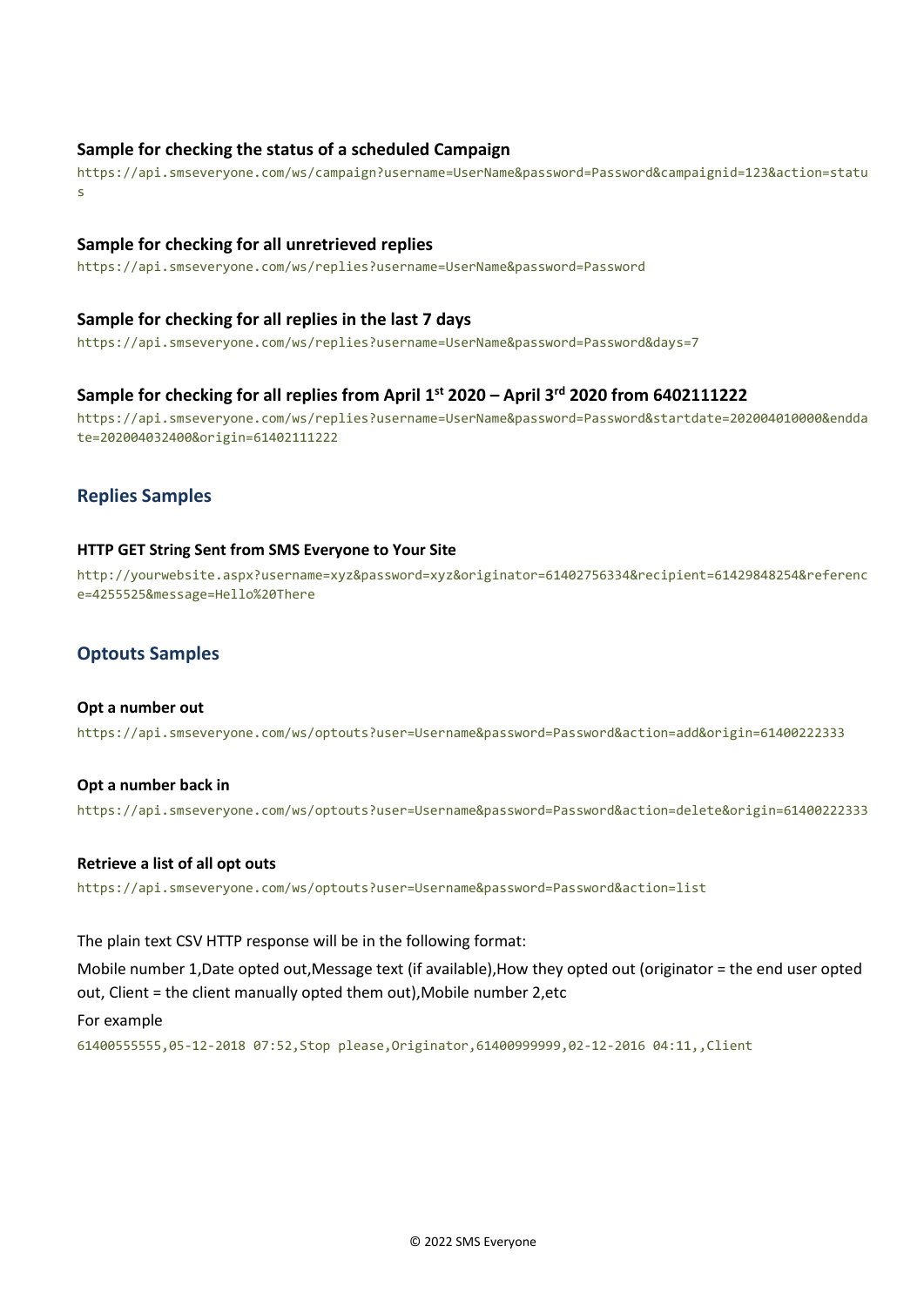#### JSON format:

```
{
   "Count": 4,
   "OptOut": [
     {
       "Added": "2020-06-09 11:44:24",
       "Originator": "61400000000",
       "MessageText": "STOP",
       "Reason": "Originator"
     },
    \overline{\mathcal{E}} "Added": "2020-06-09 11:44:24",
       "Originator": "61400000001",
       "MessageText": "",
       "Reason": "Client"
     },
     {
       "Added": "2020-06-09 11:42:03",
 "Originator": "61400999777",
 "MessageText": "",
       "Reason": "Client"
     },
     {
       "Added": "2018-12-05 18:52:42",
 "Originator": "61400555555",
 "MessageText": "",
 "Reason": "Client"
     }
   ]
}
```
#### XML format:

```
<OptOuts>
<Count>4</Count>
<OptOut>
<OptOut>
<Added>2020-06-09 11:44:24</Added>
<Originator>61400000000</Originator>
<MessageText/>STOP<MessageText/>
<Reason>Originator</Reason>
</OptOut>
<OptOut>
<Added>2020-06-09 11:44:24</Added>
<Originator>61400000001</Originator>
<MessageText/>
<Reason>Client</Reason>
</OptOut>
<OptOut>
<Added>2020-06-09 11:42:03</Added>
<Originator>61400999777</Originator>
<MessageText/>
<Reason>Client</Reason>
</OptOut>
<OptOut>
<Added>2018-12-05 18:52:42</Added>
<Originator>61400555555</Originator>
<MessageText/>
<Reason>Client</Reason>
</OptOut>
</OptOut>
</OptOuts>
```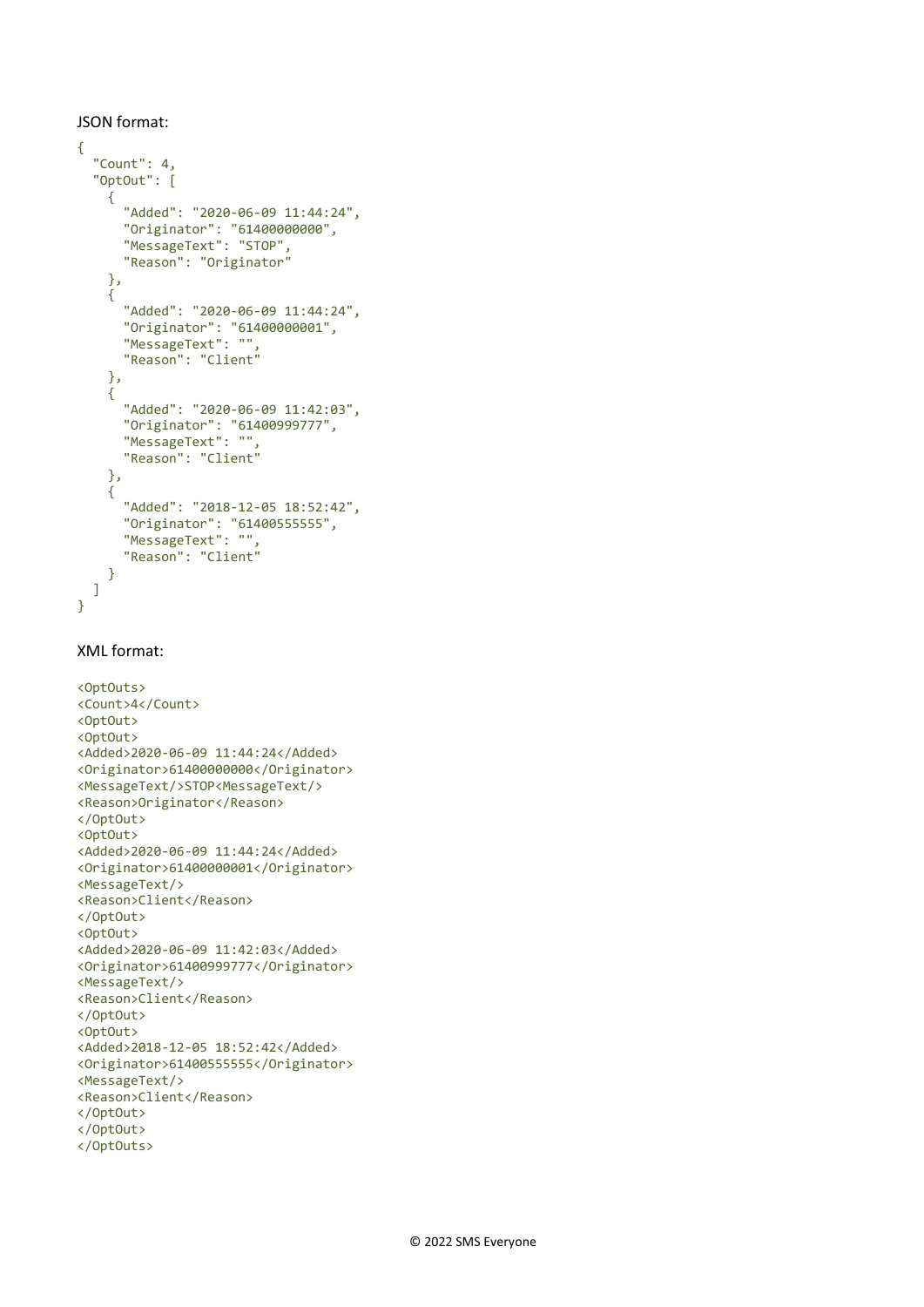# <span id="page-19-0"></span>Appendices **Appendix A: Http Response Codes**

| <b>Error code</b> | <b>Error description</b>                                                           |
|-------------------|------------------------------------------------------------------------------------|
| $-506$            | Gateway offline. Unknown reason                                                    |
| $-505$            | Gateway offline. Manually set                                                      |
| -504              | Gateway offline. End-point unavailable                                             |
| $-503$            | Default gateway offline. No failover gateways found. Using system default gateway  |
|                   | Default gateway offline. Campaign processing halted as using failover gateways not |
| -502              | allowed                                                                            |
| $-501$            | Default gateway offline. Using system default gateway                              |
| $-500$            | Default gateway offline. Using failover gateways                                   |
| $-207$            | Credit record already exists for client                                            |
| $-206$            | Credit account is inactive                                                         |
| $-205$            | Insufficient business grade credits available to complete campaign                 |
| $-204$            | Insufficient business grade credits available to start campaign                    |
| $-203$            | Insufficient credits available to complete campaign                                |
| $-202$            | Insufficient credits available to start campaign                                   |
| $-201$            | Credits to use for campaign not specified                                          |
| $-200$            | Credits remaining enquiry failed to locate Credit record                           |
| $-130$            | Invalid amount of credits to add                                                   |
| $-129$            | Not allowed to add credits                                                         |
| $-128$            | CrmId not found                                                                    |
| $-127$            | CampaignId not found                                                               |
| $-125$            | No valid Destinations or ListIds found to schedule                                 |
| $-124$            | Modification request after campaign start time cutoff                              |
| $-123$            | Attempt to retrieve status of non-existent campaign. Check Campaign Id             |
| $-122$            | Invalid action specified                                                           |
| $-121$            | Attempt to remove numbers from invalid campaign                                    |
| $-120$            | Attempt to modify a non-existent campaign. Check Campaign Id                       |
| $-119$            | Campaign Unicode characters not allowed in Message Text                            |
| $-118$            | Campaign ID not specified for status action                                        |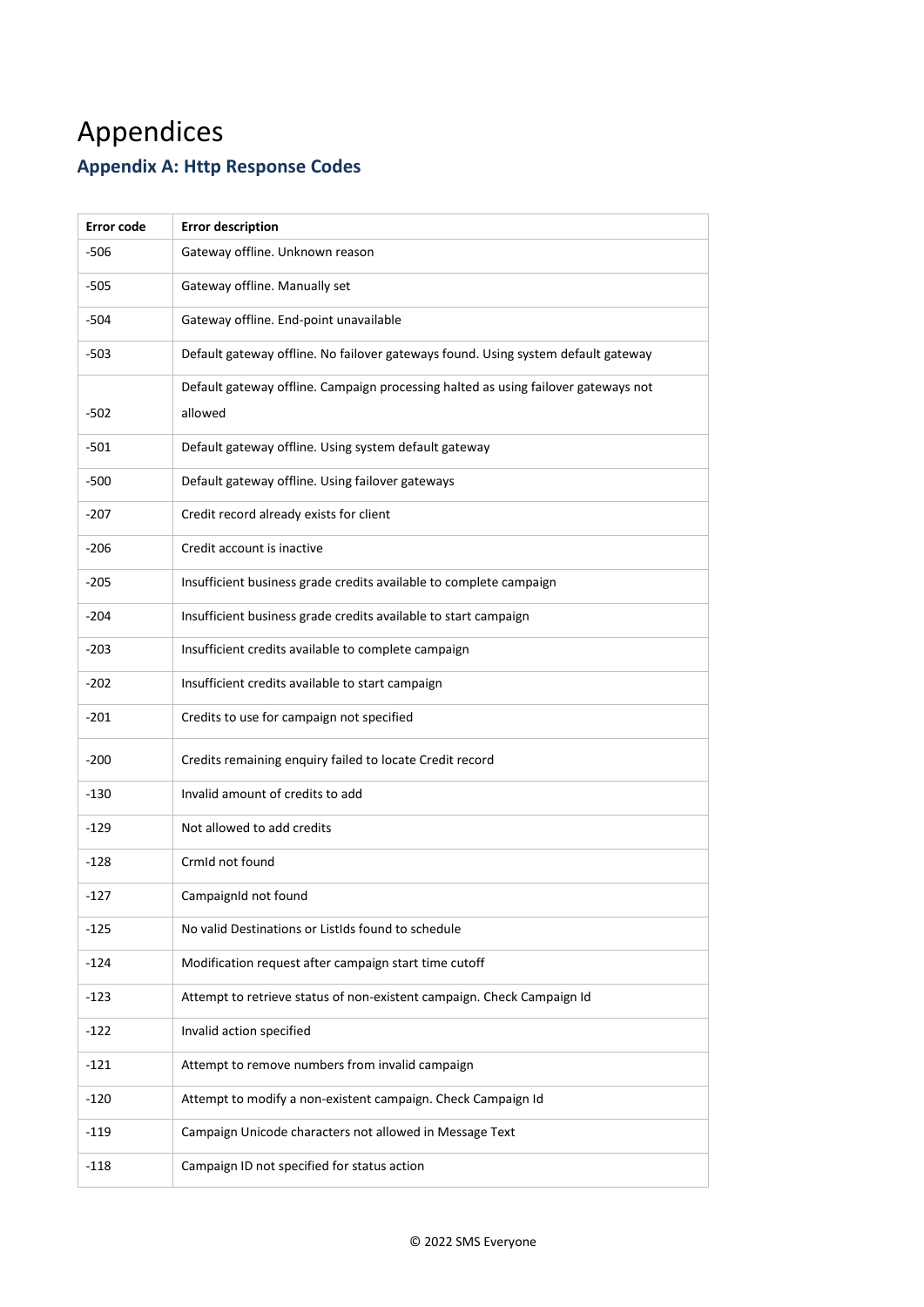| $-117$ | Campaign message text not specified                                         |  |  |
|--------|-----------------------------------------------------------------------------|--|--|
| $-116$ | Campaign message length too long. Specify concat option for longer messages |  |  |
| $-115$ | Campaign schedule date invalid                                              |  |  |
| $-114$ | Campaign originator contains invalid characters                             |  |  |
| $-113$ | Campaign originator length invalid                                          |  |  |
| $-112$ | Campaign not specified for delete action                                    |  |  |
| $-111$ | Campaign no destination number(s) specified                                 |  |  |
| $-110$ | Campaign start time has already past                                        |  |  |
| $-109$ | Campaign rescheduled due to unknown reason                                  |  |  |
| $-108$ | Campaign rescheduled due to outage                                          |  |  |
| $-107$ | Deletion request for previously deleted campaign                            |  |  |
| $-106$ | Deletion request for completed campaign                                     |  |  |
| $-105$ | Campaign deletion request for campaign that does not exist                  |  |  |
| $-104$ | Deletion request after campaign start time cutoff                           |  |  |
| $-103$ | Campaign create attempted to modify a completed campaign                    |  |  |
| $-102$ | Campaign create attempted to modify a running campaign                      |  |  |
| $-101$ | Campaign create attempted to modify a deleted campaign                      |  |  |
| $-100$ | Campaign create attempt with no CampaignID or ClientRef specified           |  |  |
| 0      | Message is OK (so far). Or successful response.                             |  |  |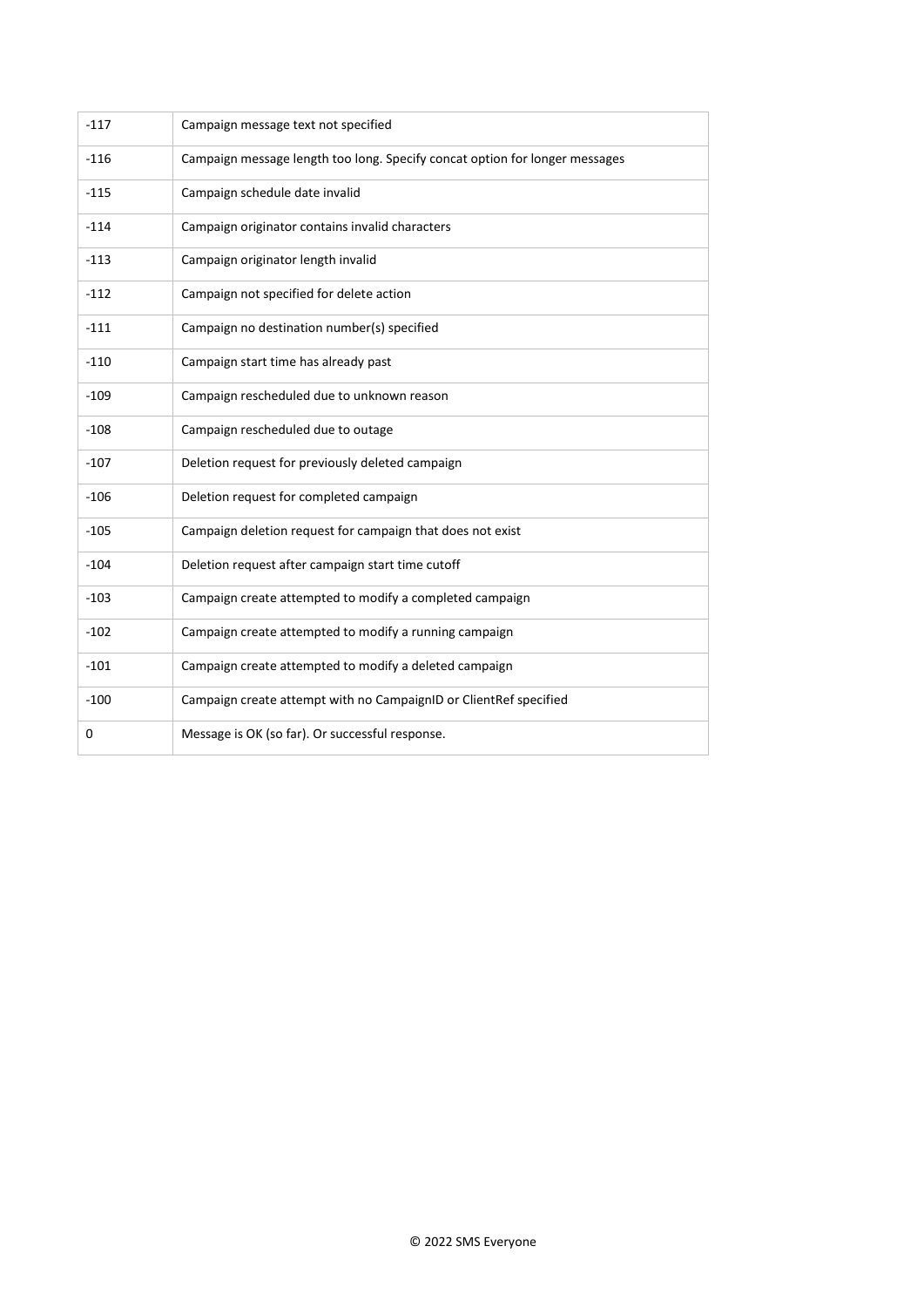## <span id="page-21-0"></span>**Appendix B: URL Encoding**

#### **Why do we need URL Encoding?**

The specification for URLs poses a problem, in that it limits the use of allowed characters in URLs to only a limited subset of the US-ASCII character set. This means that messages using characters not contained within that character set must be represented by alternative methods.

#### <span id="page-21-1"></span>**How are characters URL Encoded?**

URL encoding of a character consists of a "%" symbol, followed by the two-digit hexadecimal representation (case-insensitive) of the ISO-Latin code point for the character.

#### **Example**

Space = decimal code point 32 in the ISO-Latin set. 32 decimal = 20 in hexadecimal The URL encoded representation will be %20 Line feed =  $%aA$ 

## <span id="page-21-2"></span>**What characters need to be encoded and why?**

#### • **Reserved Characters**

**WHY:** These characters have a special role or syntax within URL's and should not be used as part of a parameter value. These characters must always be encoded.

#### **WHICH CHARACTERS:**

| <b>Character</b>            | <b>Code Points</b><br>(Hex) | <b>Code Points</b><br>(Decimal) |
|-----------------------------|-----------------------------|---------------------------------|
| Dollar ("\$")               | 24                          | 36                              |
| Ampersand ("&")             | 26                          | 38                              |
| Plus $("+")$                | 2B                          | 43                              |
| Comma $('',')$              | 2C                          | 44                              |
| Forward slash/Virgule ("/") | 2F                          | 47                              |
| Colon (":")                 | 3A                          | 58                              |
| Semi-colon (";")            | 3B                          | 59                              |
| Equals $("="")$             | 3D                          | 61                              |
| Question mark ("?")         | 3F                          | 63                              |
| 'At' symbol ("@")           | 40                          | 64                              |
|                             |                             |                                 |

• **Un-Safe Characters**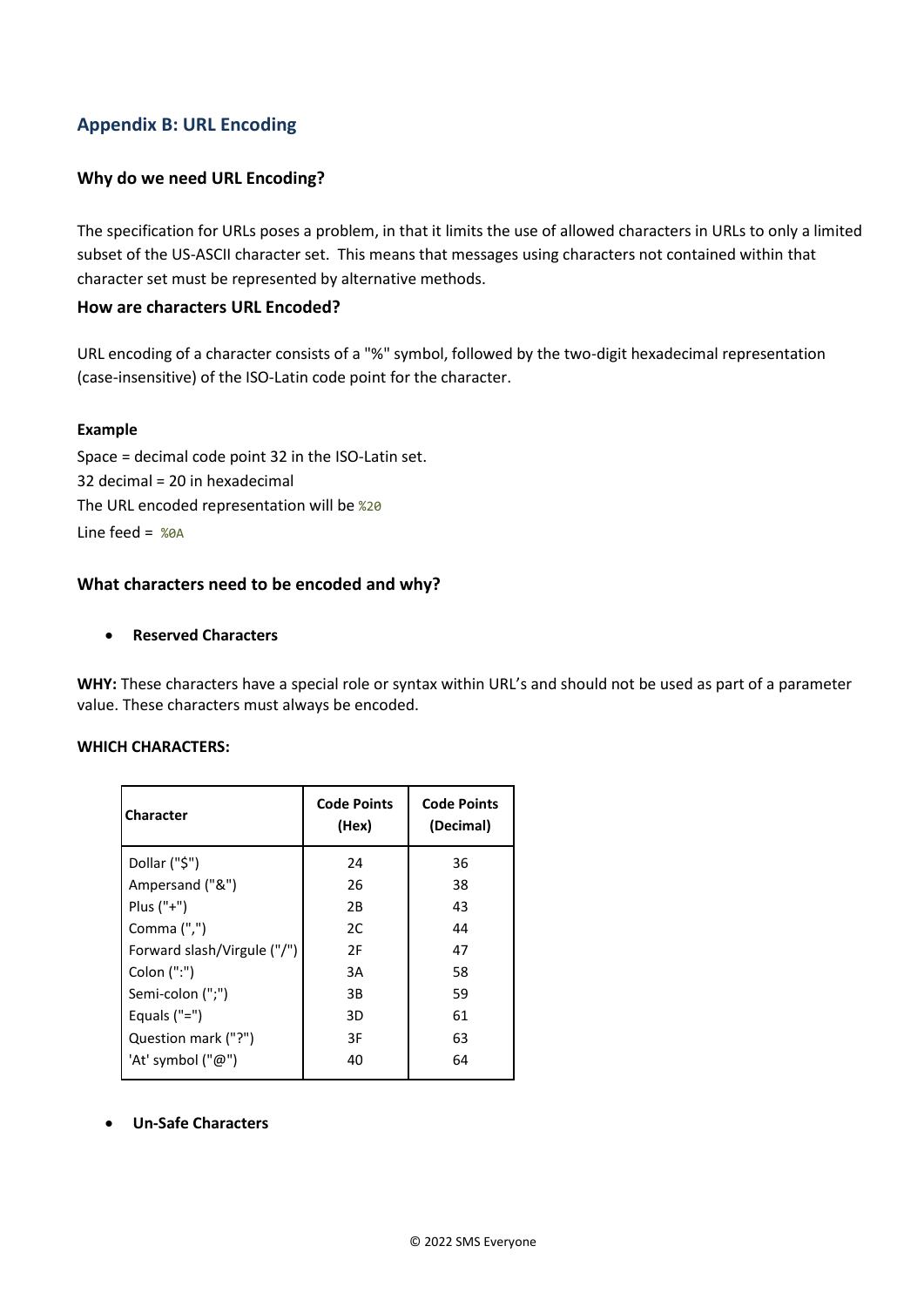**WHY:** Some characters present the *possibility* of being misunderstood within URLs for various reasons. These characters should also always be encoded

#### **WHICH CHARACTERS:**

| <b>Character</b>                                                                  | <b>Code Points</b><br>(Hex) | <b>Code Points</b><br>(Dec) | Why encode?                                                                                            |
|-----------------------------------------------------------------------------------|-----------------------------|-----------------------------|--------------------------------------------------------------------------------------------------------|
| Space                                                                             | 20                          | 32                          | Significant sequences of spaces may be<br>lost in some uses (especially multiple<br>spaces)            |
| <b>Quotation marks</b><br>'Less Than' symbol ("<")<br>'Greater Than' symbol (">") | 22<br>3C<br>3E              | 34<br>60<br>62              | These characters are often used to<br>delimit URLs in plain text.                                      |
| 'Pound' or 'Hash' character ("#")                                                 | 23                          | 35                          | This is used in URLs to indicate where a<br>fragment identifier<br>(bookmarks/anchors in HTML) begins. |
| Percent character ("%")                                                           | 25                          | 37                          | This is used to URL encode/escape<br>other characters, so it should itself also<br>be encoded.         |

#### • **BLOCKED CHARACTERS**

The characters below are not permitted to be sent via SMS. If you send these characters via our API, we will replace them with a space.

- Left Curly Brace **{**
- Right Curly Brace **}**
- Vertical Bar/Pipe **|**
- Backslash **\**
- Caret **^**
- Tilde **~**
- Left Square Bracket **[**
- Right Square Bracket **]**
- Grave Accent **`**
- **ASCII Control Characters**

Why: These characters are not printable and should not be included in Text messages although some newer phones allow these characters to be used and sent as messages.

**WHICH CHARACTERS:** (Carriage Return, Page Break etc.)

• **Non-ASCII Characters**